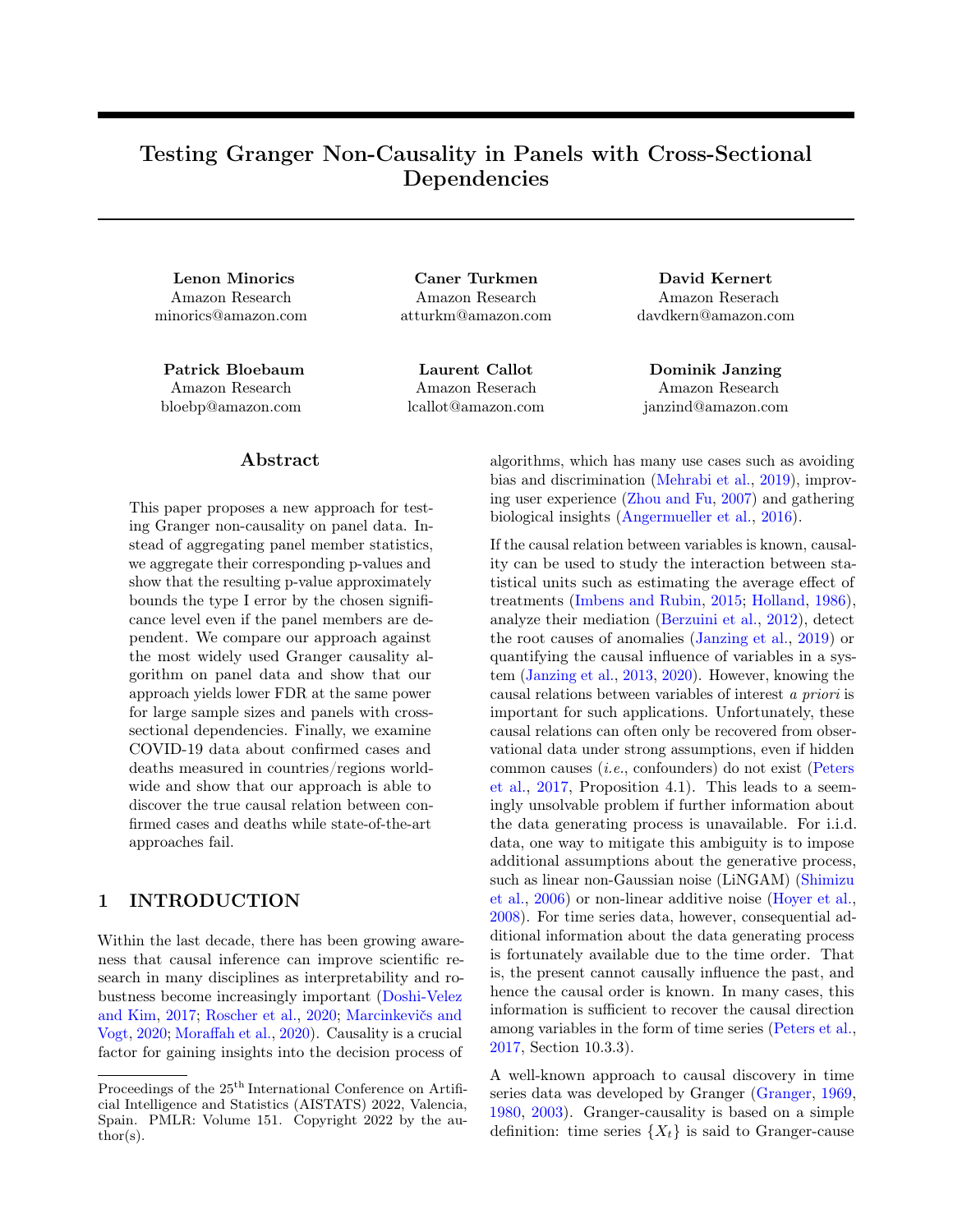time series  ${Y_t}$  if the past of  ${X_t}$  improves the prediction of  ${Y_t}$  given its own past. The presence of Granger-causality implies conditional dependence between the "present"  $Y_t$  and the past of  $X_t$ , given the past of  $Y_t$ . By assuming there are no hidden common causes, we can deduce from Reichenbach's principle of common causes [\(Reichenbach,](#page-10-7) [1999\)](#page-10-7) and the known causal order, that  $\{X_t\}$  causally influences  $\{Y_t\}$ . In this definition of Granger-causality, we restricted to the bi-variate case for simplicity, however note that Granger defined the concept for general multivariate settings.

Although many works have considered new approaches in time series causal discovery [\(Shajarisales et al.,](#page-10-8) [2015;](#page-10-8) [Peters et al.,](#page-10-9) [2013;](#page-10-9) [Hyvärinen et al.,](#page-9-10) [2010;](#page-9-10) [Kawahara](#page-9-11) [et al.,](#page-9-11) [2011\)](#page-9-11), procedures based on Granger-causality are still state-of-the-art due to their simplicity and favorable applicability in practice [\(Berzuini et al.,](#page-8-1) [2012;](#page-8-1) [Bressler and Seth,](#page-8-2) [2011\)](#page-8-2). That is, as stated in [Bressler](#page-8-2) [and Seth](#page-8-2) [\(2011\)](#page-8-2) Chapter 22 Section 2.3, Granger Causality does not rely on specific assumptions about the data generating process (except the exclusion of instantaneous effects, if instantaneous effects exist, additional assumptions have to be made) and is therefore particularly convenient for empirical investigations.

Several researchers considered an extension of classical causal discovery in time series to panel data [\(Kónya,](#page-9-12) [2006;](#page-9-12) [Dumitrescu and Hurlin,](#page-9-13) [2011;](#page-9-13) [Holtz-Eakin et al.,](#page-9-14) [1988;](#page-9-14) [Juodis et al.,](#page-9-15) [2021\)](#page-9-15). Further, [Arkhangelsky and](#page-8-3) [Imbens](#page-8-3) [\(2021\)](#page-8-3); [Arkhangelsky et al.](#page-8-4) [\(2021\)](#page-8-4); [Athey et al.](#page-8-5) [\(2019\)](#page-8-5) studied the potential outcome of treatments in panel data regimes. See also [Hsiao](#page-9-16) [\(2003\)](#page-9-16) for general analysis on panel data.

In the panel data setting, multiple variables are observed for the same members of a so-called panel across time. Concretely, suppose we are given tuples of time series  $(X_i, Y_i)$ ,  $i = 1, ..., N$  for some  $N \in \mathbb{N}$  where we succinctly refer to  $X_i := \{X_{i,t}\}_{t=1}^T$ . Moreover, assume that only one direction of causal influence is possible. That is, there exists  $H \subseteq \{1, \ldots, N\}$  such that  $X_i$  causally influences  $Y_i$  for all  $i \in H$  but there exist no  $j \in \{1, ..., N\}$  such that  $Y_j$  causally influences  $X_i$ . In this setting, we refer to the set of tuples  $\{(X_i,Y_i), i=1,\ldots,N\}$  as  $(X,Y)$  and we say that X causally influences  $Y$ . For testing the opposite direction, we can simply interchange the role of  $X$  and  $Y$ . A simple example could be whether there is a causal link between confirmed cases and deaths resulting from COVID-19 infection in different countries. Here, we are interested in the general relation of the tuple (COVID-19 confirmed cases, COVID-19 deaths) across different members of the panel *(i.e., countries)*, see Section [5.](#page-7-0)

The paper is organized as follows. In Section [2](#page-1-0) we give a concise exploration of the different approaches to Granger causality on panel data. Section [3](#page-3-0) is dedicated to the problem set up and proposed method, where we also provide the main theorem of the paper. In Section [4,](#page-5-0) we present experimental results for synthetic datasets. Finally, in Section [5,](#page-7-0) we compare the results of state-of-the-art causal discovery algorithms on panel data against our approach on COVID-19 data about confirmed cases and deaths.

# <span id="page-1-0"></span>2 RELATED WORK

In this section, we explore the existing literature related to our work. First, we summarize different existing approaches to Granger causality on panel data. We then introduce the Dumitrescu-Hurlin test, the most popular existing Granger causality test for panel data. Finally, we summarize an existing approach to aggregating p-values for high-dimensional regression, which provides a core component our method builds upon.

#### 2.1 Hypothesis Testing of Granger Causality on Panel Data

Existing literature distinguishes between four types of hypothesis tests for Granger-causality on panel data, cf. [Dumitrescu and Hurlin](#page-9-13) [\(2011\)](#page-9-13). Below, we formulate these tests for the causal influence from  $X$ to Y in terms of their null hypotheses.

Homogeneous Non-Causality (HNC): The null hypothesis of HNC test is that there is no causal relation between the variables for any individual, i.e., for all *i* it holds that  $X_i$  does not Granger-cause  $Y_i$ .

**Homogeneous Causality (HC)**: Under the null,  $X_i$ causes  $Y_i$  for all i. Further, it is assumed that the dynamics of  $X_i$  and  $Y_i$  do not change for different i. In particular, it is assumed that the regression parameters from  $X_i$  to  $Y_i$  given the past of  $Y_i$  are identical for all individuals.

Heterogeneous Causality (HEC): The null is the same as for HC except that the test does not assume that the dynamics of  $X_i$  and  $Y_i$  remain the same across the panel.

Heterogeneous Non-Causality (HENC): The null hypothesis is that there exists a subgroup of individuals for which  $X_i$  does Granger-cause  $Y_i$  and, hence, there exists at least 1 and at most  $N-1$  individuals for which  $X_i$  does not Granger cause  $Y_i$ .

All approaches described above are based on the fol-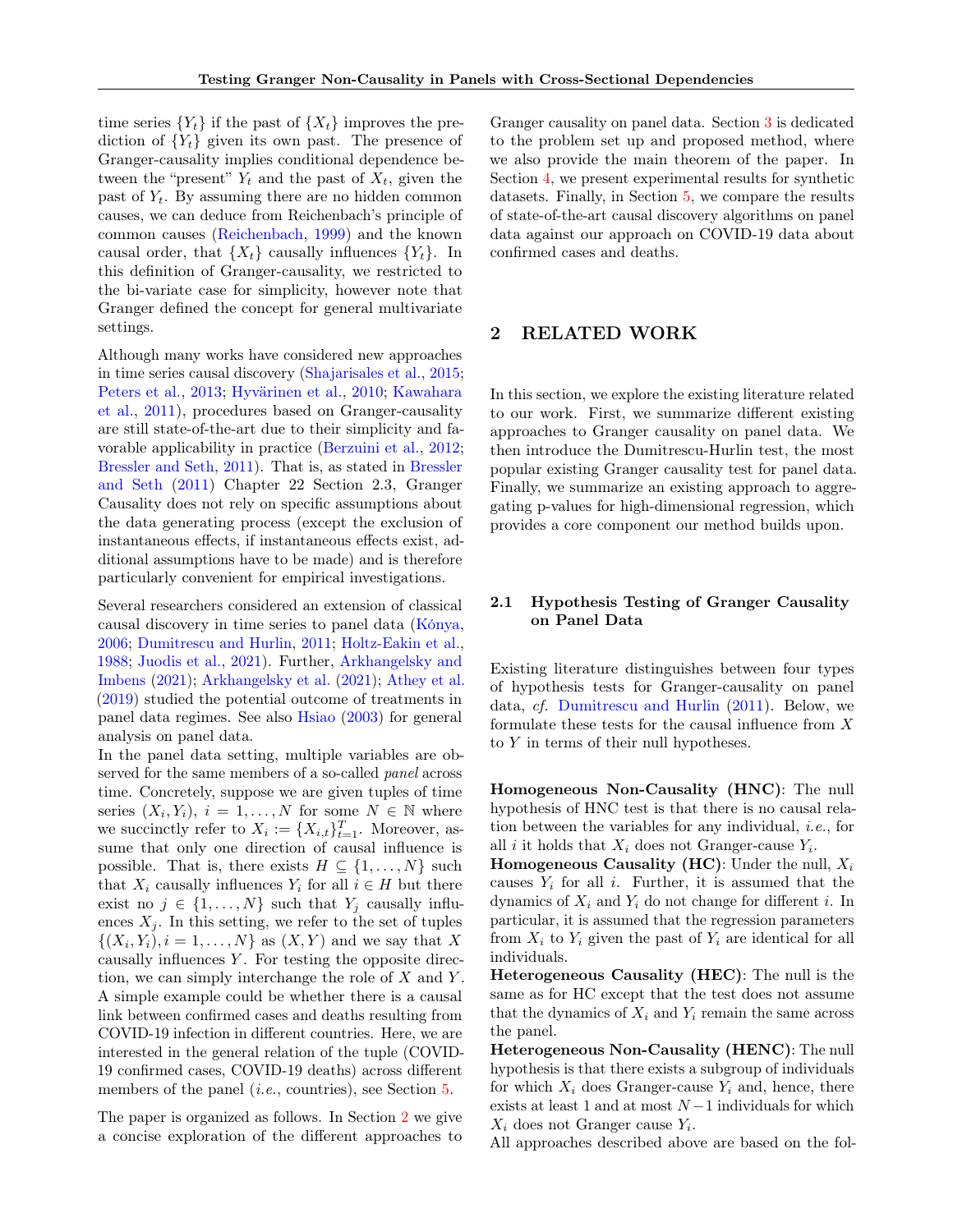lowing assumption of the dynamics of  $X$  and  $Y$ :

$$
X_{i,t} = \delta_{i,0} + \sum_{p=1}^{P} \delta_{i,p} X_{i,t-p} + \eta_{i,t},
$$
  
\n
$$
Y_{i,t} = \theta_{i,0} + \sum_{p=1}^{P} \theta_{i,p} Y_{i,t-p} + \sum_{p=1}^{P} \beta_{i,p} X_{i,t-p} + \epsilon_{i,t},
$$
\n(1)

where P is the time lag order, and  $\delta$ ,  $\eta$  and  $\beta$  are coefficients. The concrete assumptions about the coefficient vectors δ, η and β depend on the considered hypotheses HNC, HC, HEC or HENC, but in all approaches it is assumed that the innovation processes  $({\{\eta_{i,t}\}, {\{\epsilon_{i,t}\}}})_{i,t}$ are mutually independent.

#### <span id="page-2-2"></span>2.2 Dumitrescu–Hurlin Test

The most widely used test of Granger-causality in panel data is the DH test, developed by [Dumitrescu and](#page-9-13) [Hurlin](#page-9-13) [\(2011\)](#page-9-13). The test considers the HNC null hypothesis, where no Granger-causal relationships are assumed to exist for any member  $i$  of the panel. The DH test is based on an aggregated Wald statistic of individual Granger causality tests.

There exist asymptotic and semi-asymptotic characterizations of the DH test. More precisely, as stated in the introduction, we denote by  $(X, Y)$  the panels under consideration. The DH test considers the generation process [\(1\)](#page-2-0) where it is allowed that coefficients vary across individuals, while being time invariant. Since the DH test does not assume homogeneous coefficients across individuals, the null and alternative hypotheses read as follows:

$$
H_0: (\beta_{i,1}, \dots, \beta_{i,p}) = (0, \dots, 0) \text{ for all } i
$$
  
\n
$$
H_1: \exists i \text{ s.t. } (\beta_{i,1}, \dots, \beta_{i,p}) \neq (0, \dots, 0).
$$
 (2)

To test this hypothesis, [Dumitrescu and Hurlin](#page-9-13) [\(2011\)](#page-9-13) first construct a Wald statistic  $W_{i,T}$  for each individual. The *average Wald statistic*  $W_{N,T}^{Hnc}$  is then given by

$$
W_{N,T}^{Hnc} = \frac{1}{N} \sum_{i=1}^{N} W_{i,T}.
$$

Under suitable conditions and, in particular, using the independence between individuals (since  $({\{\eta_{i,t}\}}_{i,t}, {\{\epsilon_{i,t}\}}_{i,t})$  are mutually independent ), [Du](#page-9-13)[mitrescu and Hurlin](#page-9-13) [\(2011\)](#page-9-13) Theorem 2 shows that the normalized average Wald statistic converges in distribution to the normal distribution with expectation 0 and variance 1. We include further details in Appendix [A.](#page-11-0)

The proof relies on the central limit theorem and hence, the independence between innovation processes is required (see Assumption 2 of [Dumitrescu and Hurlin](#page-9-13) <span id="page-2-0"></span> $(2011)$ ). This implies that dependencies across panel members are assumed to not exist which is a rather restrictive assumption, since it prohibits any interaction among the individual panel members. In practice, however, it is often the case that such interactions exist. In reference to our example above, the confirmed COVID-19 cases of different countries may be causally linked, e.g., because infected people might travel to different countries and infect locals.

In Section [3,](#page-3-0) we will take a different approach to develop a hypothesis test where interactions between the innovation processes are taken into account. This approach will rely on a p-value aggregation idea for high dimensional regression. Although that approach is not connected to panel data, the idea can be used in panel data settings to obtain a p-value that controls the type I error by the chosen significance level even if dependencies between individuals (i.e., between the innovation processes) exist.

Dumitrescu and Hurlin also suggest an alternative approach in [Dumitrescu and Hurlin](#page-9-13) [\(2011\)](#page-9-13) Section 6.2 that takes cross-sectional dependencies into account, which we call *DH block bootstrap test* in the following. As stated by the authors, the suggested algorithm results in very high computational costs; therefore new panel non-causality tests should be developed to account for cross section dependencies. For completeness, we include an explanation of the procedure in Appendix [B](#page-11-1) and also compare our approach to the DH block bootstrap test in the experiments.

#### <span id="page-2-3"></span>2.3 A P-Value Aggregation Method From High-Dimensional Regression

<span id="page-2-1"></span>In this section, we describe the key concepts that we use for our test procedure, which is based on the work of [Meinhausen et al.](#page-10-10) [\(2009\)](#page-10-10), see also [Dezeure et al.](#page-9-17) [\(2015\)](#page-9-17). As mentioned in the previous section, this concept is not connected to panel data. Instead, it considers multiple bootstrap runs in regression, generates p-values for every bootstrap sample and aggregates them such that the corresponding test statistic (of the considered test) bounds the type I error.

More precisely, [Meinhausen et al.](#page-10-10) [\(2009\)](#page-10-10) consider the following setup. Let  $Z$  be an *n*-dimensional response vector and  $W$  a  $n \times k$  dimensional design matrix such that

$$
\boldsymbol{Z} = \boldsymbol{W} \boldsymbol{b} + \boldsymbol{\tau},
$$

with  $\tau$  being an i.i.d. *n*-dimensional random vector with  $\tau_i \sim \mathcal{N}(0, \sigma^2)$  for some  $\sigma^2 > 0$  and  $\mathbf{b} \in \mathbb{R}^k$ . [Mein](#page-10-10)[hausen et al.](#page-10-10) [\(2009\)](#page-10-10) consider the problem of finding all j such that  $b_j > 0$ . In terms of statistical significance, [Meinhausen et al.](#page-10-10) [\(2009\)](#page-10-10) aim to assign p-values for the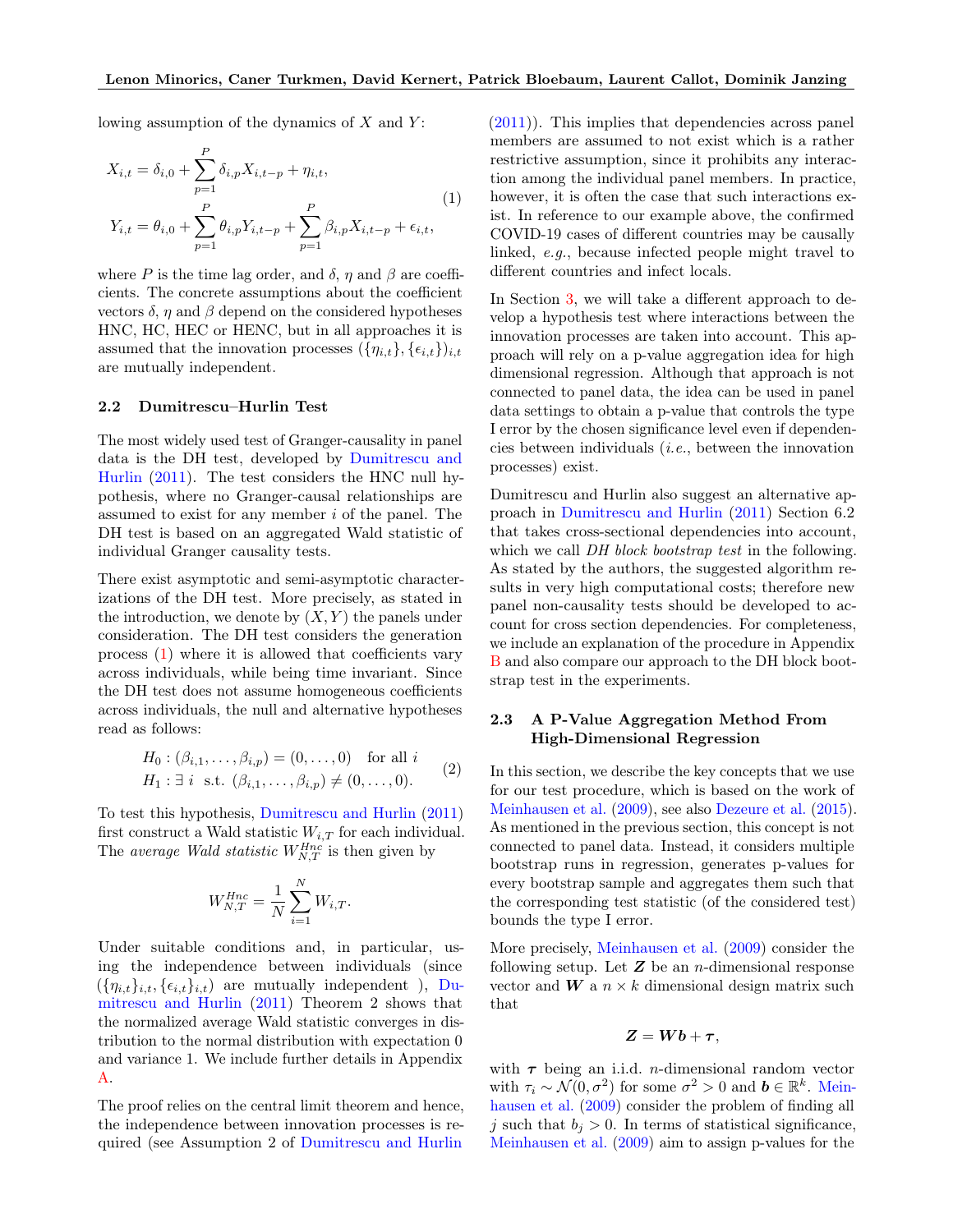null hypotheses

$$
H_{0,j}: b_j=0,
$$

where they observe *n* samples  $(z_i, w_i)$ ,  $i = 1, ..., n$ . Further, the paper assumes a high dimensional setting, *i.e.*,  $k \gg n$ , where statistical inference is challenging. In order to alleviate this issue, [Wasserman and Roeder](#page-10-11) [\(2009\)](#page-10-11) proposes to split the data into two parts. The first part is used for feature selection where important variables are kept with high probability. The second half of the data is used to assign p-values to the kept features by using classical least squares estimation (the p-values for the dropped features can, for instance, be set to 1). Under some weak conditions, this procedure results in an approximately correct p-value.

However, [Meinhausen et al.](#page-10-10) [\(2009\)](#page-10-10) argue that this procedure relies on an arbitrary split of the n samples and hence, the results can vary significantly making the test hard to reproduce. This problem can be solved by a multi-splitting approach in which the procedure of [Wasserman and Roeder](#page-10-11) [\(2009\)](#page-10-11) is repeated m times. To understand the key idea of the multi-split approach of [Meinhausen et al.](#page-10-10) [\(2009\)](#page-10-10), we ignore the fact that we want to find all regressors for which  $b_j > 0$ , but rather focus on a fixed j for which we want to test  $H_{0,j}$ . In the multi-splitting approach, m p-values  $P_j^{(1)}, \ldots P_j^{(m)}$  are generated, where each  $P_j^{(l)}$ ,  $l = 1, ..., m$  corresponding to each of the m splits, is an approximately correct p-value for the test  $H_{0,j}$ . In the next step, these pvalues are aggregated to a single, approximately correct, p-value  $P_i$ . In contrast to the single split method of [Wasserman and Roeder](#page-10-11) [\(2009\)](#page-10-11), the generated p-value of [Meinhausen et al.](#page-10-10) [\(2009\)](#page-10-10) is stable and as a result, makes the experiment reproducible. To aggregate the m p-values  $P_j^{(1)}, \ldots, P_j^{(m)}$ , [Meinhausen et al.](#page-10-10) [\(2009\)](#page-10-10) proposes the following procedure: For arbitrary  $\gamma \in (0,1)$ , define

$$
Q_j(\gamma) := \min\left\{1, \text{emp. } \gamma\text{-quantile}(\{P_j^{(l)}/\gamma, l = 1, ..., m\})\right\}.
$$
\n(3)

Then,  $P_j := Q_j(\gamma)$  is an asymptotically correct p-value, *i.e.*, using  $Q_j(\gamma)$ , the type one error of the test  $H_{0,j}$ is approximately bounded by the chosen significance level  $\alpha \in (0,1)$  for each  $\gamma \in (0,1)$ , see [Meinhausen](#page-10-10) [et al.](#page-10-10) [\(2009\)](#page-10-10) Theorem 3.1.

Above, we focused on the case where we are interested in a single predictor for simplicity. However, this approach can easily be generalized to the case where we want to test all predictors. Corresponding FWER/FDR control procedures are also explained in [Meinhausen](#page-10-10) [et al.](#page-10-10) [\(2009\)](#page-10-10).

# <span id="page-3-0"></span>3 TESTING FOR GRANGER NON-CAUSALITY ON PANEL DATA

#### 3.1 Problem Setup

In this paper, we consider a test for the HNC hypothesis, introduced in the previous section. That is, we assume that under the null  $X_i$  does not Granger-cause  $Y_i$  for any i. As in the previous section, we consider the bivariate case for ease of notation but this can be easily generalized. We consider the same generation process as in  $(1)$ :

<span id="page-3-4"></span>
$$
X_{i,t} = \delta_{i,0} + \sum_{p=1}^{P} \delta_{i,p} X_{i,t-p} + \eta_{i,t},
$$
  
\n
$$
Y_{i,t} = \theta_{i,0} + \sum_{p=1}^{P} \theta_{i,p} Y_{i,t-p} + \sum_{p=1}^{P} \beta_{i,p} X_{i,t-p} + \epsilon_{i,t},
$$
\n(4)

for  $i = 1, \ldots, N$  denoting the cross-sectional units (*i.e.*, individuals or panel members) and  $t = 1, \ldots, T$  the timestamps. We also assume that the stochastic processes  $Y_i$ ,  $X_i$  are scalar. The parameters  $\theta_i$  denote the heterogeneous, autoregressive coefficients of the processes. The stochastic processes  $\epsilon_{i,t}$  and  $\epsilon_{i,t}$  as well as  $\eta_{i,t}$  and  $\eta_{j,t}$  are not assumed to be independent in  $i \neq j$ , *i.e.*, cross-sectional dependencies might exist. Note that in contrast to the DH-test, we do not rely on an independence assumption across panel members. Figure [1](#page-4-0) illustrates different types of dependencies between members of the panel and shows how this dependence is reflected in the dependence between the innovation processes. Our test relies on the same hypotheses test as the DH-test, namely [\(2\)](#page-2-1). However, our algorithm is specifically designed for settings where the causal relation is the same for all individuals while the generation processes can be different, *i.e.*, if  $\beta_i = (\beta_{i,1}, \ldots, \beta_{i,P}) \neq (0, \ldots, 0)$  for one i, then this holds for all *i*, but not necessarily  $\beta_i = \beta_j$  for  $i \neq j$ . If  $\beta_i = (\beta_{i,1}, \ldots, \beta_{i,P}) = (0, \ldots, 0)$  for one *i*, then this holds for all  $i$ . The corresponding hypothesis test reads

<span id="page-3-3"></span><span id="page-3-1"></span>
$$
H_0: \text{ X does not Granger-cause Y, } i.e.,
$$

$$
\beta_i = (\beta_{i,1}, \dots, \beta_{i,P}) = (0, \dots, 0) \text{ for all } i \tag{5}
$$

<span id="page-3-2"></span>
$$
H_1: \text{ X does Granger-cause Y, } i.e.,
$$

$$
\beta_i = (\beta_{i,1}, \dots, \beta_{i,P}) \neq (0, \dots, 0) \text{ for all } i. \tag{6}
$$

Note that  $X$  and  $Y$  can be exchanged in this test and hence, we can test whether  $X$  Granger-causes  $Y$  or  $Y$ Granger-causes  $X$ .

Compared to the DH-test described in Section [2.2,](#page-2-2) the hypothesis test  $(5)$  vs  $(6)$  is more restrictive, since we assume that all members of the panel share the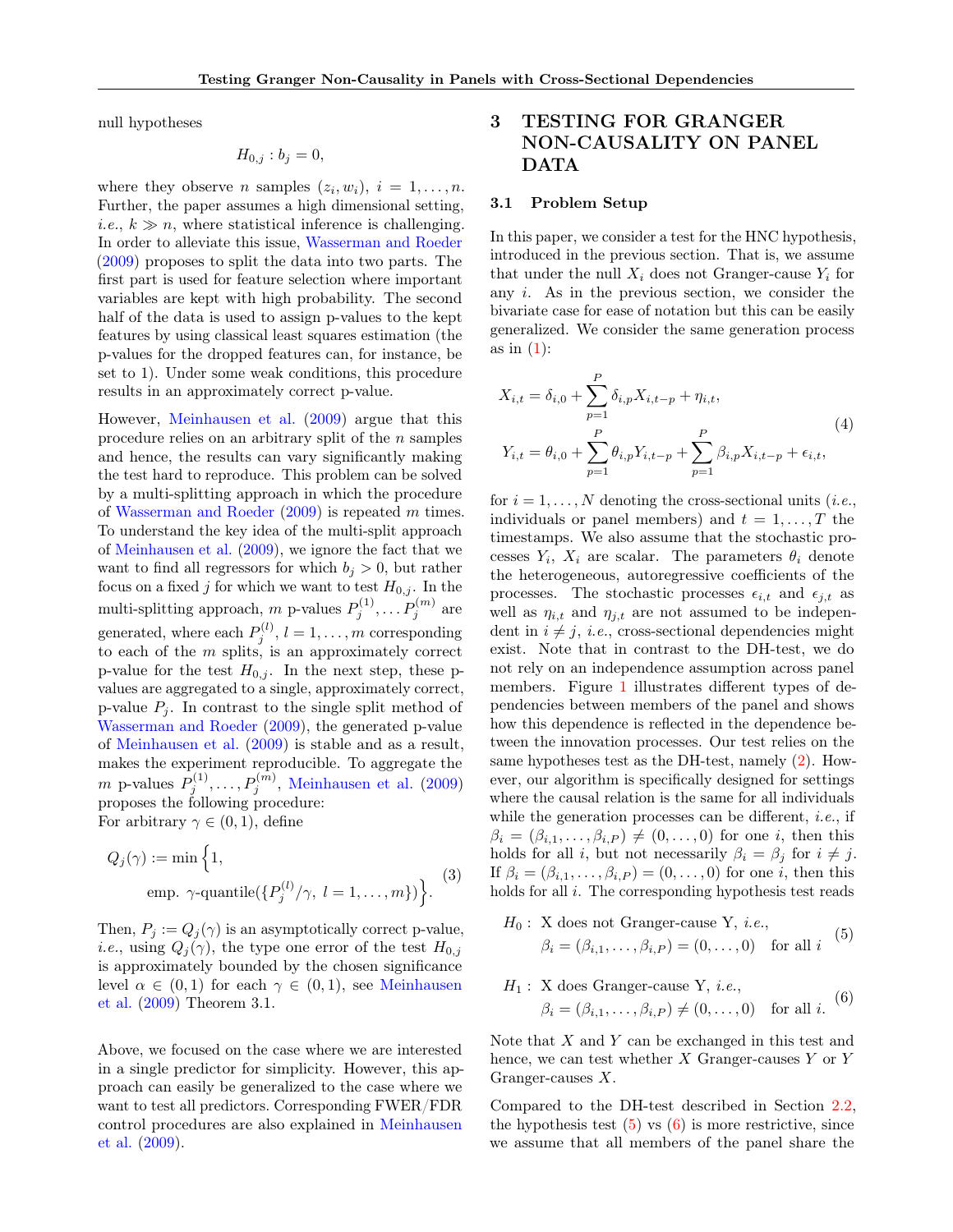<span id="page-4-0"></span>

Figure 1: Example of the summary graph (omitting self-cycles) of panel data where X causally influences  $Y$ .

Left: Panel data where no cross-sectional dependencies exist, i.e., the innovation processes are independent, namely  $\epsilon_i$ ,  $\eta_i$ ,  $\epsilon_j$ ,  $\eta_j$  are mutually independent for  $j \neq i$ . This structure satisfies the assumptions about the dependence between members for the DH-test and our QPPA approach (see Section [3.2\)](#page-4-1).

Middle: Panel data with cross-sectional dependencies in the sense that  $\epsilon_i$  and  $\epsilon_j$  as well as  $\eta_i$  and  $\eta_j$  are dependent but  $\epsilon_i$  and  $\eta_i$  are independent for  $j \neq i$ . This structure **does not** satisfy the assumptions about the panel structure for the DH-test as cross-sectional dependencies exist. However, this structure does satisfy the assumptions about the panel structure for the QPPA approach. Further, for QPPA, it is not required that the cross-sectional dependencies are acyclic, there might be cycles in the causal dependencies between  $\{X_i : i \in N\}$ as well as  $\{Y_i : i \in N\}$  and it would still satisfy the assumptions of the QPPA approach.

**Right:** Panel data where cross-sectional dependencies exist where other panel members are also confounders of  $X_i$  and  $Y_i$ . For the innovation processes this means that  $\epsilon_i$  and  $\epsilon_j$  as well as  $\eta_i$  and  $\eta_j$  are dependent **and**  $\eta_j$ and  $\epsilon_i$  are dependent for all i, j as well. This structure does not satisfy the assumptions about the panel structure for the DH-test and our QPPA approach, seeing that  $X_{i-1}$  would be a confounder of  $X_i$  and  $Y_i$ .

Note that this figure does not show any relations between the innovation processes in time. In general, for all settings we assume that the innovation processes are independent in time, i.e., for all  $t \neq s \neq h \neq l$ ,  $\epsilon_{i,t}$ ,  $\eta_{i,s}, \epsilon_{i,h}, \eta_{i,l}$  are mutually independent (for all i, j).

same causes, whereas the DH-test does not rely on such a strong assumption. That is, in the generation process of the DH-test under the alternative there exists at least one member of the panel where  $\beta_i \neq 0$ . In contrast, under [\(6\)](#page-3-2) it holds that for all i,  $\beta_i \neq 0$ . However, this assumption is realistic in many cases, as, for instance, in the setting of our experiments on COVID-19 data. For more details and explanations, see Section [5.](#page-7-0) Note, however, that the test procedure we will introduce can still guarantee type-I error control under the test scenario  $(2)$ . We show in Appendix [H](#page-17-0) that our test is robust when causal connections are sporadically missing for some individuals, and that the difference between the two tests is negligible in practice when our assumption of uniformity in the existence of causal relations nearly holds.

#### <span id="page-4-1"></span>3.2 Quantile p-value Panel Adjustment (QPPA)

In this section, we describe the procedure to test [\(5\)](#page-3-1) vs [\(6\)](#page-3-2) using the idea described in Section [2.3.](#page-2-3) Instead of using an aggregated Wald statistic (see Section [2.2\)](#page-2-2), we propose a procedure that is inspired by [Meinhausen](#page-10-10) [et al.](#page-10-10) [\(2009\)](#page-10-10) (Section [2.3\)](#page-2-3). That is, [Meinhausen et al.](#page-10-10) [\(2009\)](#page-10-10) uses the aggregation method [\(3\)](#page-3-3) to aggregate p-values of different bootstrap samples. Translating this idea into our setting, we can aggregate the pvalues of the panel members, hence, we treat individual panel members in the same way [Meinhausen et al.](#page-10-10) [\(2009\)](#page-10-10) treats different bootstrap runs. The aggregation will then control the type-I error asymptotically by the chosen significance level. Since we calculate a Granger non-causality p-value for every member, we further need the following technical assumptions that we carry over from [Dumitrescu and Hurlin](#page-9-13) [\(2011\)](#page-9-13), see also [\(Granger,](#page-9-7) [1969\)](#page-9-7).

**Time i.i.d. residuals:** For each fixed  $i \in \{1, \ldots, N\}$  $\epsilon_{i,t}$  are independent for all  $t = 1, \ldots, T$  and normally distributed with  $\mathbb{E}(\epsilon_{i,t}) = 0$  and  $\mathbb{E}(\epsilon_{i,t}^2) < \infty$ , where  $\mathbb{E}(\epsilon_{i,t}^2)$  is assumed to be constant in t.

**Covariance stationarity:** For all  $i$  and  $t$ , it holds that  $X_{i,t}$  and  $Y_{i,t}$  have finite variance and  $\mathbb{E}(X_{i,t}X_{j,t+h}), \mathbb{E}(Y_{i,t}Y_{j,t+h}), \mathbb{E}(Y_{i,t}X_{j,t+h}), \mathbb{E}(Y_{i,t})$  and  $\mathbb{E}(X_{i,t})$  do not depend on t.

Under these assumptions, we can introduce our test procedure, called Quantile p-value Panel Adjustment (QPPA) in two steps.

<span id="page-4-2"></span>Step 1: Compute a p-value for every member of the panel. The first step is the same as for the DH-test: We apply Granger Non-causality to each individual panel member, where we use a Wald-statistic to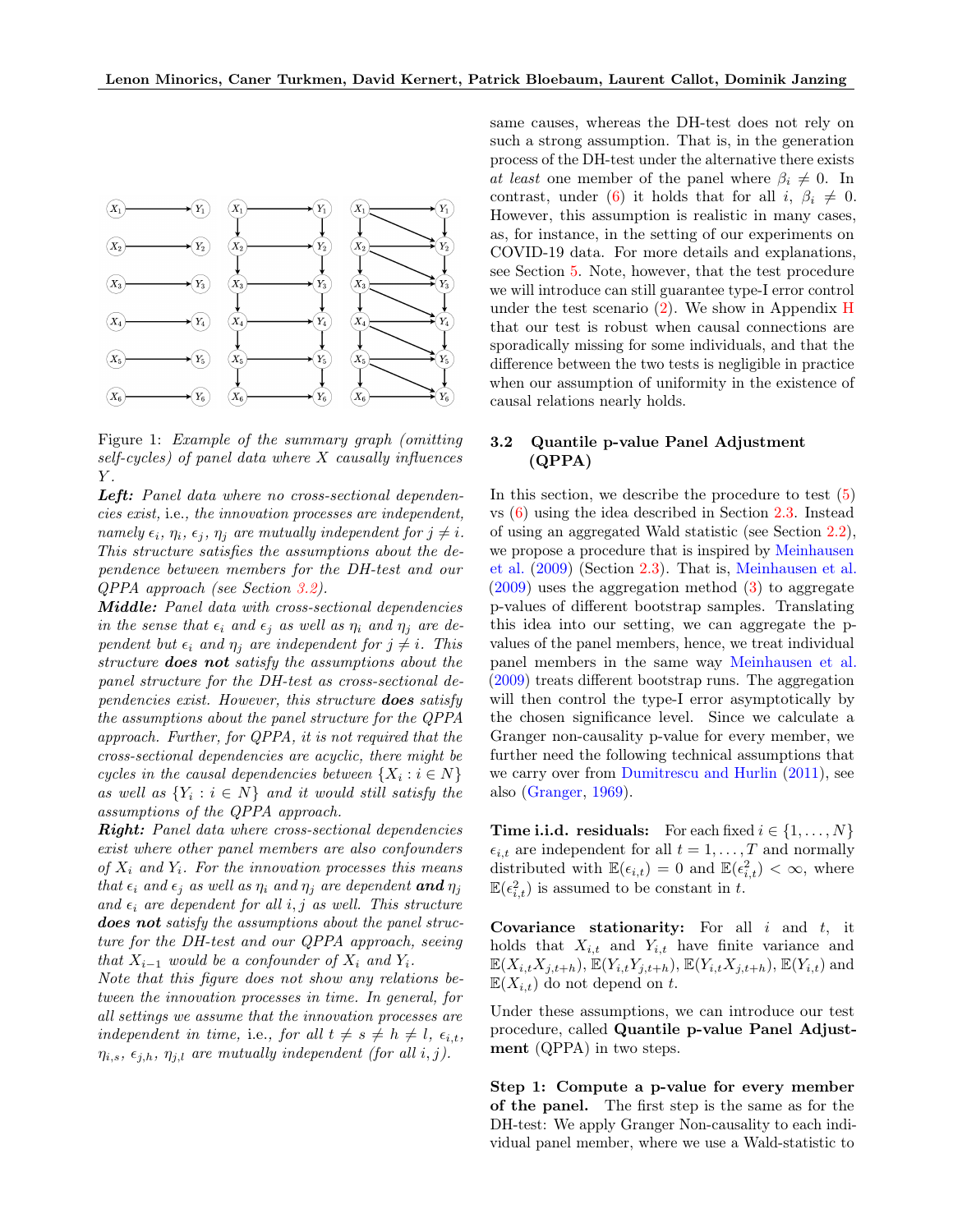test for the presence of Granger causality. Corresponding to these Wald statistics, we obtain an asymptotically correct p-value  $p_X^{(i)}$  $X \rightarrow Y$  for each panel member. For instance, an f-statistic (which belongs to the family of Wald-statistics) can be used to calculate the corresponding p-values. Note that the construction of the f-statistic requires the assumption of time i.i.d. residuals as well as covariance stationarity. Further, in order for the p-values to be (asymptotically) correct,  $\eta_{i,t}$  and  $\epsilon_{i,s}$  need to be independent for all t, s, j and i. This requirement is necessary in general and does not impose additional restrictions to the generation process compared to the existing literature for Granger causality (see Figure [1](#page-4-0) right for an example where this assumption is violated).

Step 2: Aggregate p-values. Similar to the procedure in Section [2.3,](#page-2-3) we aggregate the computed p-values as follows. For  $\gamma \in (0,1)$ , we define

$$
Q_{X \to Y}(\gamma) := \min \left\{ 1,
$$
  
emp.  $\gamma$ -quantile  $\left\{ p_{X \to Y}^{(i)} / \gamma; i = 1, ..., N \right\} \right\},$  (7)

We can now formulate the main theorem of our work, the proof of which can be found in Appendix [D.](#page-12-0)

<span id="page-5-1"></span>Theorem 1. Assume the generation procedure [\(4\)](#page-3-4) and let  $\alpha, \gamma \in (0, 1)$ . Then,  $Q_{X\rightarrow Y}(\gamma)$  is an asymptotically correct p-value, i.e.,

$$
\limsup_{T \to \infty} \mathbb{P}\left(Q_{X \to Y}(\gamma) \le \alpha\right) \le \alpha,
$$

where T denotes the number of timestamps.

With this theorem, we obtain type-I error control for arbitrary  $\gamma \in (0,1)$ . Note that the proof does not require any restrictions on the dependence between pvalues. In particular, the individuals do not need to be independent, i.e., restrictions on the relation between  $\epsilon_{i,t}$  and  $\epsilon_{j,t}$  as well as  $\eta_{i,t}$  and  $\eta_{j,t}$  are not required.

Although Theorem [1](#page-5-1) holds for arbitrary  $\gamma$ , choosing the right  $\gamma$  could be difficult. While [Meinhausen et al.](#page-10-10) [\(2009\)](#page-10-10) recommend  $\gamma = 0.5$  as a practical choice, they also construct another p-value which only requires to specify a lower bound for  $\gamma$ . This approach can also be translated into the panel data setting. We include the corresponding procedure in Appendix [C.](#page-12-1)

Note that, although our approach is based on the procedure of [Meinhausen et al.](#page-10-10) [\(2009\)](#page-10-10) which deals with high dimensional statistics, we do not consider a high dimensional setup here. The connection between [Mein](#page-10-10)[hausen et al.](#page-10-10) [\(2009\)](#page-10-10) and our approach is the problem

that a single p-value results in an unstable procedure which is hence hard to reproduce.

Throughout this paper, we only consider the bivariate case for simplicity but this can easily be generalized and corresponding FWER/FDR procedures based on [Meinhausen et al.](#page-10-10) [\(2009\)](#page-10-10) can be constructed. Moreover, since  $Q_{X\to Y}(\gamma)$  is an asymptotically correct pvalue, also classical FWER/FDR control procedures (e.g. Bonferoni or Benjamini-Hochberg) can be applied in the multivariate case.

<span id="page-5-2"></span>Before moving to numerical experiments, we briefly discuss some implications of our assumptions and potential limitations of our approach. Both covariance stationarity and residuals that are i.i.d. in time are standard assumptions in Granger causality tests. Although covariance stationarity is a strong assumption, different data preprocessing procedures could be applied to obtain stationarity in practice [\(Hyndman and](#page-9-18) [Athanasopoulos,](#page-9-18) [2018\)](#page-9-18), also see Appendix [G.](#page-16-0) For example, we employ such methods to make the COVID-19 time series stationary in our study in Section [5.](#page-7-0) Similarly, assuming residuals are i.i.d. or Gaussian are strong assumptions. Our experiments on COVID-19 data and further experiments in Appendix [H](#page-17-0) examine the robustness of our algorithm against the violation of this assumption. Finally, the generation process [\(4\)](#page-3-4) has two further implications: assuming  $\epsilon$  and  $\eta$ are independent implicitly assumes causal sufficiency (i.e., no hidden confounders), and that there are no instantaneous effects between  $X_t$  and  $Y_t$ . Again, both assumptions are typical in Granger causality analysis. We discuss how to decrease the false discovery rate in the presence of confounding, subject to causal faithfulness, in Appendix  $E$  and the robustness of our approach under instantaneous effects in Appendix [F.](#page-15-0)

# <span id="page-5-0"></span>4 EXPERIMENTS WITH SYNTHETIC DATA

In this section, we present experimental results on synthetic data. We compare the DH test, DH block bootstrap method and our approach (QPPA). To compare these methods, we use the existing xtg-cause package developed by [Lopez and Weber](#page-9-19) [\(2017\)](#page-9-19), which includes the DH-test and the DH block bootstrap test. For the QPPA approach presented in Section [3,](#page-3-0) we use our own implementation where we also rely on the Granger causality test implementation in statsmodels [\(Seabold and Perktold,](#page-10-12) [2010\)](#page-10-12) to compute f-statistics and corresponding p-values as explained in Section [3.2.](#page-4-2) We compare these approaches in two scenarios, respectively without and with cross-sectional dependencies, detailed below.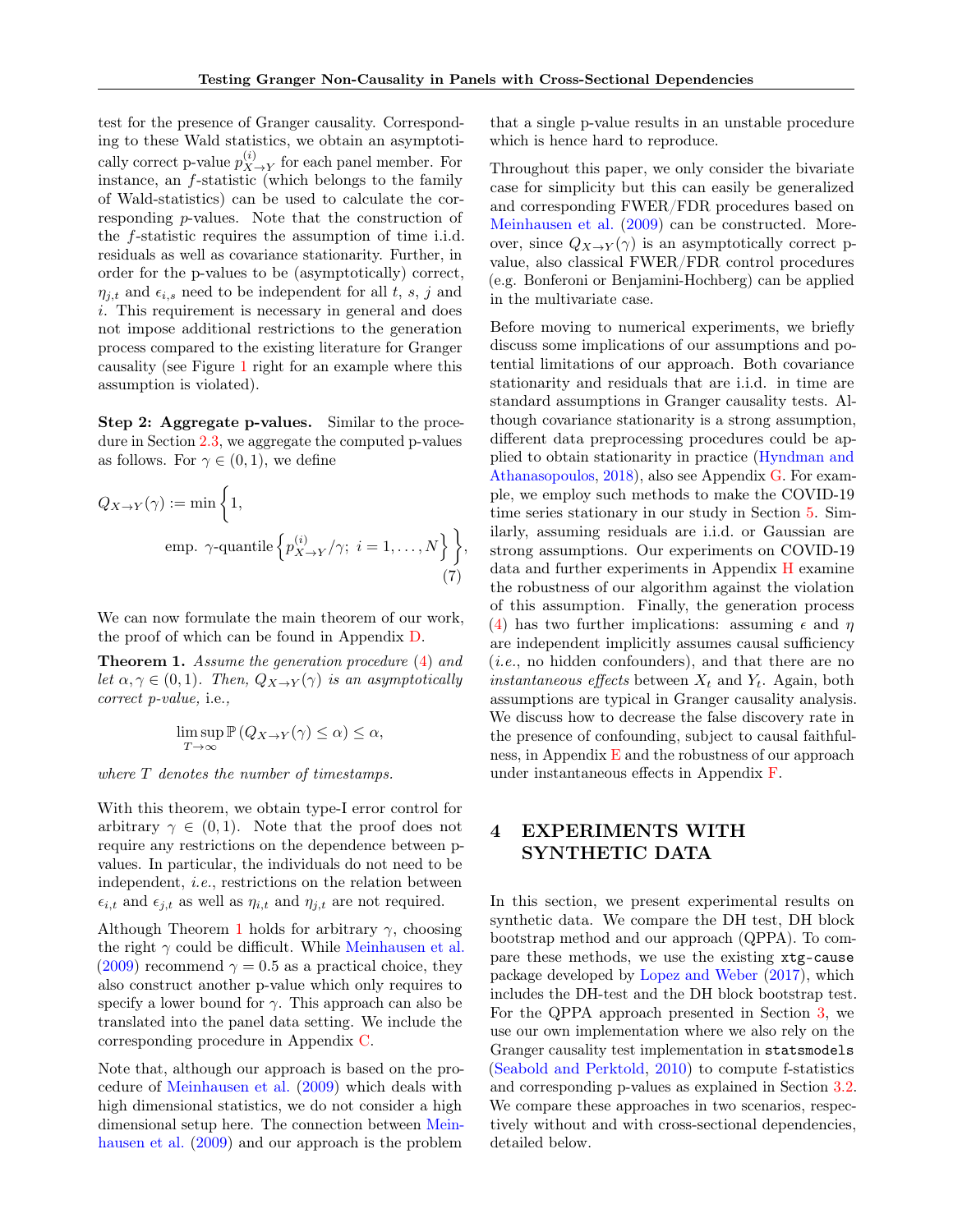Experiment 1: For the first experiment, we do not insert cross-sectional dependencies. The generation process, an autoregressive process of order 1, is specified as follows:

$$
X_{i,t} = \delta_{i,1} X_{i,t-1} + \eta_{i,t}
$$
  
\n
$$
Y_{i,t} = \theta_{i,1} Y_{i,t-1} + \beta_{i,1} X_{i,t-1} + \epsilon_{i,t},
$$

where the innovation processes are i.i.d. Gaussian random variables with  $\eta_{i,t}, \epsilon_{i,t} \sim N(0, 0.1)$  and we draw the parameters from a uniform distribution:  $\delta_{i,1}, \theta_{i,1} \sim Unif(0.2, 0.8).$ 

Experiment 2: For this experiment we insert crosssectional dependencies for  $X$  and  $Y$ :

$$
X_{i,t} = \delta_{i,1} X_{i,t-1} + \zeta_{i,t}
$$
  

$$
Y_{i,t} = \theta_{i,1} Y_{i,t-1} + \beta_{i,1} X_{i,t-1} + \xi_{i,t},
$$

where  $\zeta_t := (\zeta_{1,t}, \ldots, \zeta_{N,t}) \sim N(0, \Sigma), \xi_t :=$  $(\xi_{1,t},\ldots,\xi_{N,t}) \sim N(\mathbf{0},\tilde{\Sigma}), \ \Sigma = A^T A, \tilde{\Sigma} = \tilde{A}^T \tilde{A}$  and  $A, A$  are random vectors where each entry is sampled from  $Unif(0.5, 1.5)$ . Finally,  $\delta_{i,1}, \theta_{i,1} \sim Unif(0.2, 0.8)$ as in Experiment 1. The cross-sectional dependency is embedded in the multivariate normal distribution of the noise terms  $\zeta_t$  and  $\xi_t$ . Note however that there is no dependence between  $\zeta_t$  and  $\xi_t$  and also no dependence of the noise terms in time.

In both experiments we either sample  $\beta_{i,1}$  from  $Unif(0.2, 0.8)$  if the null should be rejected and set  $\beta_{i,1} = 0$  if the null should be accepted.

We report power and false discovery rates (FDR) for DH-test, DH-test with block bootstrap (DH-test-bb), and QPPA in Tables [1](#page-6-0) and [2](#page-6-1) for experiments 1 and 2 respectively. Each number reported is an average of 100 experiments. For QPPA we use  $\gamma = 0.5$  in [\(7\)](#page-5-2) and for the DH-test and DH-test with block bootstrap we use the statistic  $\tilde{Z}_N^{HNC}$ , see Appendices [B](#page-11-1) and [A.](#page-11-0)

Table [1](#page-6-0) shows that QPPA performs equally well as DH and DH-bb in the setting without cross-sectional dependencies with a sufficiently large history  $(T>10)$ . The results in Table [2](#page-6-1) exhibit that if cross-sectional dependencies exist, the FDR of the DH-test increases significantly above the significance level 0.05 even in the large sample regime. Also DH-test-bb shows higher FDR than 0.05 even in the large sample regime. This is not the case for QPPA which remains robust against this type of dependency. Moreover, the power of both tests is 1 in the large sample regime. For low sample sizes, QPPA is rather conservative (for the choice  $\gamma = 0.5$ ), hence it has low power and low FDR for  $T = 10$ . The opposite holds for the DH-test. Note that for all approaches we set  $\alpha = 0.05$ . However, in the experiments, we observe lower FDR than the chosen significance level for QPPA. This is due to the

<span id="page-6-0"></span>Table 1: Empirical results for Experiment 1 (no crosssectional dependencies)

|           |          | <b>QPPA</b><br>FDR.<br>Power |       | $DH-test$<br>FDR.<br>Power |       | DH-test-bb<br>FDR.<br>Power |       |
|-----------|----------|------------------------------|-------|----------------------------|-------|-----------------------------|-------|
|           |          |                              |       |                            |       |                             |       |
| $T=10$    | $N=1$    | 0.15                         | 0.211 | 0.35                       | 0.186 | 0.33                        | 0.154 |
|           | $N=10$   | 0.000                        | 0.000 | 0.93                       | 0.212 | 0.74                        | 0.119 |
|           | $N = 30$ | 0.000                        | 0.000 | 1.0                        | 0.359 | 0.97                        | 0.110 |
| $T = 50$  | $N=1$    | 0.77                         | 0.038 | 0.83                       | 0.117 | 0.83                        | 0.126 |
|           | $N=10$   | 0.98                         | 0.000 | 1.0                        | 0.074 | 1.0                         | 0.074 |
|           | $N = 30$ | 1.0                          | 0.000 | 1.0                        | 0.048 | 1.0                         | 0.083 |
| $T = 100$ | $N=1$    | 0.91                         | 0.022 | 0.94                       | 0.078 | 0.97                        | 0.093 |
|           | $N=10$   | 1.0                          | 0.000 | 1.0                        | 0.065 | 1.0                         | 0.074 |
|           | $N = 30$ | 1.0                          | 0.000 | 1.0                        | 0.074 | 1.0                         | 0.107 |

<span id="page-6-1"></span>Table 2: Empirical results for Experiment 2 (with crosssectional dependencies)

|           |          | <b>QPPA</b> |       | DH-test |       | DH-test-bb |       |
|-----------|----------|-------------|-------|---------|-------|------------|-------|
|           |          | Power       | FDR.  | Power   | FDR.  | Power      | FDR.  |
| $T=10$    | $N=1$    | 0.170       | 0.320 | 0.420   | 0.236 | 0.340      | 0.261 |
|           | $N=10$   | 0.120       | 0.000 | 0.630   | 0.344 | 0.320      | 0.220 |
|           | $N = 30$ | 0.160       | 0.059 | 0.810   | 0.449 | 0.380      | 0.191 |
| $T = 50$  | $N=1$    | 0.800       | 0.048 | 0.850   | 0.086 | 0.850      | 0.105 |
|           | $N=10$   | 0.920       | 0.000 | 1.0     | 0.180 | 0.990      | 0.083 |
|           | $N = 30$ | 0.960       | 0.000 | 1.0     | 0.408 | 0.990      | 0.075 |
| $T = 100$ | $N=1$    | 0.940       | 0.051 | 0.970   | 0.049 | 0.980      | 0.110 |
|           | $N=10$   | 0.970       | 0.010 | 1.0     | 0.174 | 1.0        | 0.074 |
|           | $N = 30$ | 1.0         | 0.000 | 1.0     | 0.419 | 1.0        | 0.082 |

fact that the p-values of QPPA are not uniformly distributed but  $\alpha$  is only an upper bound for the false discovery rate, see Theorem [1.](#page-5-1) While we heuristically set  $\gamma = 0.5$  for results reported in Figures [1](#page-6-0) and [2,](#page-6-1) we show in Figures [2](#page-6-2) and [3](#page-7-1) how power and FDR vary for  $\gamma = 0.01, 0.02, \ldots, 0.99$ . The Figure shows that in these experiments, the power decreases with increasing γ. However, the FDR is 0 for all  $γ$  due to the well separation between the distribution under the null and alternative. We add further experiments in Appendix

<span id="page-6-2"></span>

Figure 2: Empirical results in the experimental setup 1 for QPPA for  $\gamma = 0.01, 0.02 \ldots 0.99$ , where we set  $T = 100$  and  $N = 30$ .

[H,](#page-17-0) where we also include additional results about the behavior of QPPA for varying  $\gamma$ .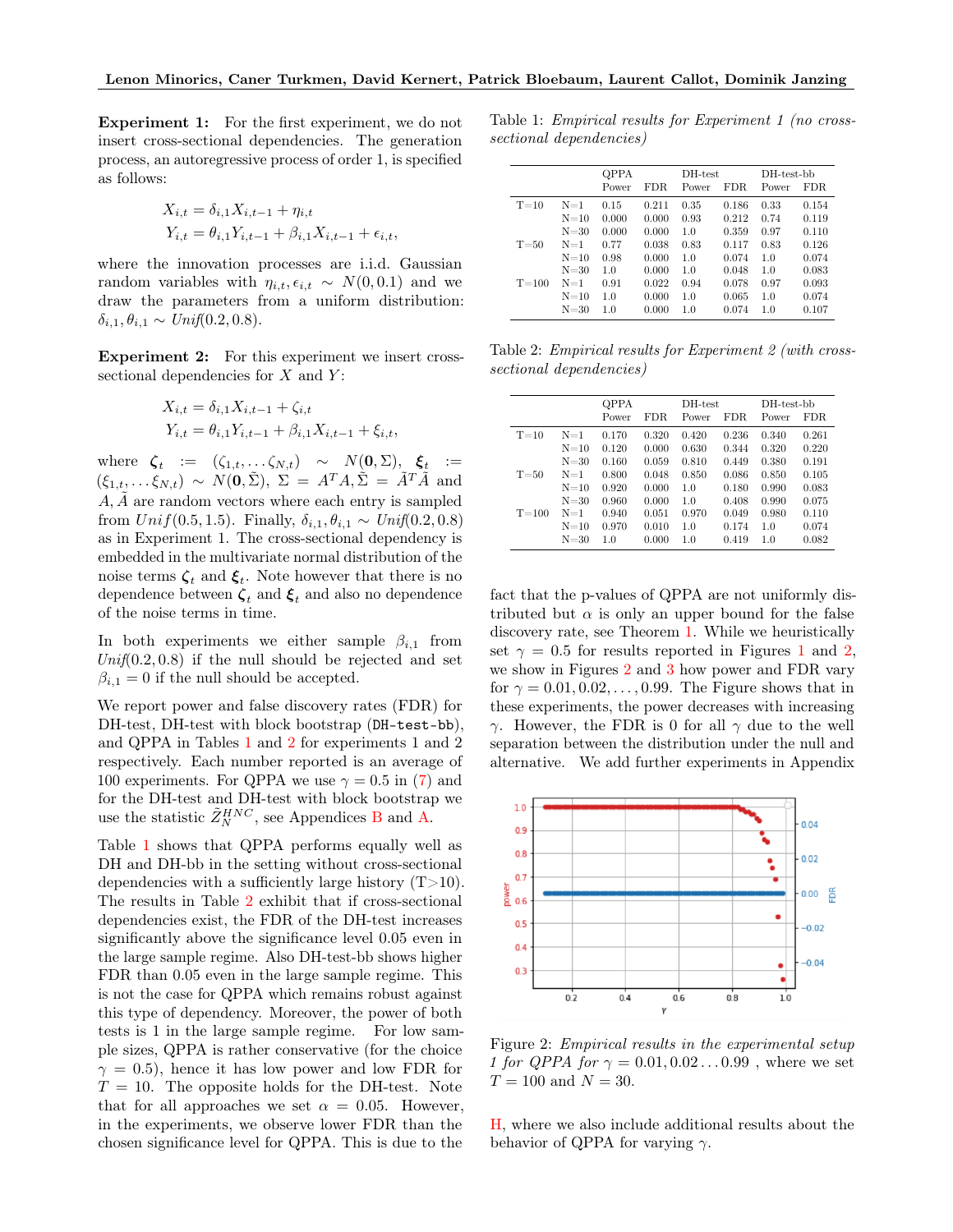<span id="page-7-1"></span>

Figure 3: Empirical results in the experimental setup 2 for QPPA for  $\gamma = 0.01, 0.02 \ldots 0.99$ , where we set  $T = 100$  and  $N = 30$ .

# <span id="page-7-0"></span>5 EXPERIMENTS WITH COVID-19 DATA

While synthetic data experiments confirm our test performs in line with expectations, we carry out a second set of experiments to demonstrate both the robustness of our approach on real-world problems, and how the problem we address arises ubiquitously. To this end, we give an illustrative study of causal discovery in time series related to COVID-19. Here, we regard individual countries and regions as panel members, and we analyze the causal relation between confirmed cases and deaths within each country. Since increasing number of confirmed cases lead to more deaths (after several days to approximately two weeks), we regard

confirmed cases  $\longrightarrow$  deaths

as the ground truth causal relation, and analyze causal influences from the past two weeks to the present.

Some remarks on the ground truth causal relation: Although one might argue that deaths can causally influence confirmed cases because more vulnerable immune systems reduce as the number of deaths increase, we expect such effects to take place over longer periods of time that should not occur in the scope of our study. Further, if a huge proportion of death cases did not get tested before death, death cases can causally influence confirmed cases because died people might get tested post mortem. However, confirmed cases is a proxy for the number of infections and, additionally, COVID-19 deaths where people are not going to the hospital and die without confirmation but get tested post mortem are rather rare and should not be statistically significant.

As one might expect, cross-sectional dependencies among countries should exist, e.g., through active cases traveling between countries (see Appendix [I.2](#page-19-0) for an analysis confirming this hypothesis).

We use the Johns Hopkins CSSE COVID-19 data repository[1](#page-7-2) [\(Dong et al.,](#page-9-20) [2020\)](#page-9-20). The data set contains confirmed cases and deaths due to COVID-19, collected globally in 280 countries or regions, where cases are recorded daily between 22nd January 2020 and 4th October 2021. After applying preprocessing steps outlined in Appendix [I.1,](#page-18-0) there remain 335 days of data for 225 panel members (i.e., countries or regions). In Table [3](#page-7-3) we give p-values of the DH-test, DH-test with block bootstrap and QPPA for the causal influence from confirmed cases to deaths and visa versa, where we allow a time order in the underlying models to allow influence for up to two weeks. The results show that the DH-test

<span id="page-7-3"></span>Table 3: Results of the covid-19 causal discovery study. p-val QPPA relates to the p-values obtained by our QPPA approach with  $\gamma = 0.5$  in [\(7\)](#page-5-2), p-val DH-test to the p-values obtained by the DH-test and p-val DHtest-bb to the p-values obtained by the DH-test with block bootstrap, where we use 20 breps, see Appendix [B](#page-11-1) and the statistics  $\tilde{Z}_N^{HNC}$ , see Appendix [A.](#page-11-0)  $c \to d$  is the corresponding p-value to the causal link "confirmed cases causes deaths" and  $d \rightarrow c$  the p-value to the causal link "deaths causes confirmed cases".

| $P (= \leq \text{order})$ | p-val QPPA        |                   | p-val DH-test     |                   | p-val DH-test-bb  |                   |
|---------------------------|-------------------|-------------------|-------------------|-------------------|-------------------|-------------------|
|                           | $c \rightarrow d$ | $d \rightarrow c$ | $c \rightarrow d$ | $d \rightarrow c$ | $c \rightarrow d$ | $d \rightarrow c$ |
| 1                         | 0.610             | 0.607             | 0.000             | 0.000             | 0.000             | 0.000             |
| $\overline{2}$            | 0.323             | 0.343             | 0.000             | 0.000             | 0.000             | 0.000             |
| 3                         | 0.183             | 0.239             | 0.000             | 0.000             | 0.000             | 0.000             |
| 4                         | 0.091             | 0.133             | 0.000             | 0.000             | 0.000             | 0.000             |
| 5                         | 0.055             | 0.094             | 0.000             | 0.000             | 0.000             | 0.000             |
| 6                         | 0.036             | 0.084             | 0.000             | 0.000             | 0.000             | 0.000             |
| 7                         | 0.015             | 0.110             | 0.000             | 0.000             | 0.000             | 0.000             |
| 8                         | 0.005             | 0.064             | 0.000             | 0.000             | 0.000             | 0.000             |
| 9                         | 0.003             | 0.082             | 0.000             | 0.000             | 0.000             | 0.000             |
| 10                        | 0.002             | 0.080             | 0.000             | 0.000             | 0.000             | 0.000             |
| 11                        | 0.001             | 0.065             | 0.000             | 0.000             | 0.000             | 0.000             |
| 12                        | 0.001             | 0.056             | 0.000             | 0.000             | 0.000             | 0.000             |
|                           |                   |                   |                   |                   |                   |                   |

and DH-test with block bootstrap reject the null for both directions with p-value of 0.000 for all lags, leading to a wrong conclusion (confirming that deaths also cause confirmed cases). In contrast, QPPA rejects the null only for the correct direction (confirmed cases  $\rightarrow$ deaths) to the significance level of 5% after a reasonable time order is given. Further, it is reasonable that the null from confirmed cases to deaths gets only rejected after including multiple lags, because infection (more precisely confirmation of infection that is recorded in the data under consideration) with COVID-19 causes death with some time delay. Figure [4](#page-8-6) shows power and FDR of QPPA for  $\gamma = 0.01, 0.02, \ldots, 0.99$ . Compared

<span id="page-7-2"></span><sup>&</sup>lt;sup>1</sup>The data set can be downloaded at  $https:$ [//github.com/CSSEGISandData/COVID-19/tree/master/](https://github.com/CSSEGISandData/COVID-19/tree/master/csse_covid_19_data/csse_covid_19_time_series) [csse\\_covid\\_19\\_data/csse\\_covid\\_19\\_time\\_series](https://github.com/CSSEGISandData/COVID-19/tree/master/csse_covid_19_data/csse_covid_19_time_series), from this repository we used the global csv files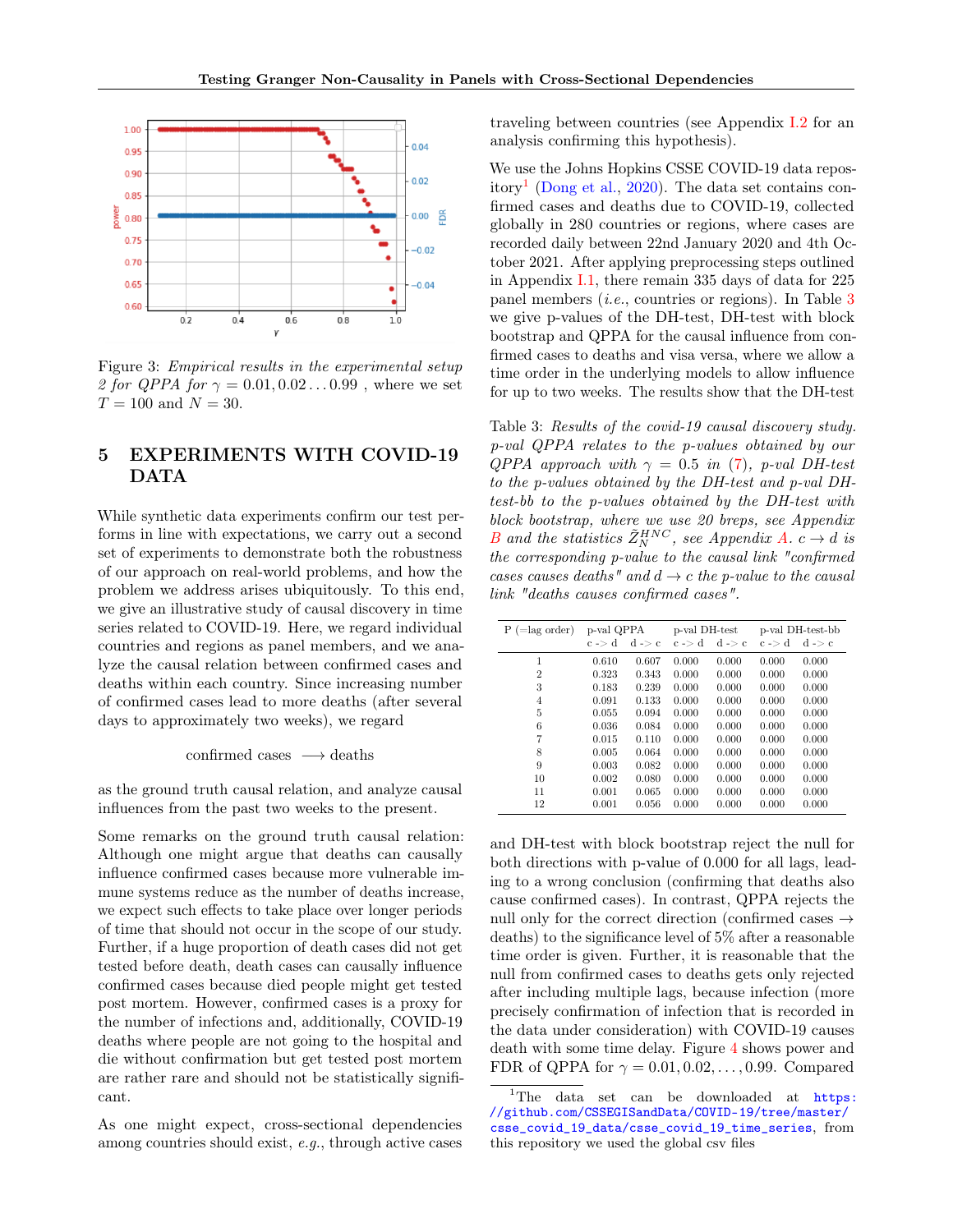to the corresponding study in Section [4](#page-5-0) shown in Figure [2](#page-6-2) and [3,](#page-7-1) we can see that the FDR and power for small  $\gamma$  is large and monotonically decreasing with increasing γ. Hence, choosing  $γ$  amounts to a trade-off between high power and low FDR. We include more results of the behavior of QPPA for varying  $\gamma$  in Appendix [I.4](#page-20-0) where we use different numbers of countries/regions per run.

We conclude from our results that failing to account for cross-sectional dependencies can easily result in wrong conclusions using baseline methods, and that QPPA not only mitigates this risk but is also robust against real-world cases where some of its assumptions about the data generating process (e.g., Gaussianity of innovations) do not hold.

<span id="page-8-6"></span>

Figure 4: Empirical results for COVID-19 data about confirmed cases and deaths using QPPA with  $\gamma$  =  $0.01, 0.02, \ldots, 0.99$ . To calculate power and FDR, we randomly selected 60 countries/regions out of the 225 and checked whether QPPA detects the causal relation  $c \to d$  and  $d \to c$  respectively to the significance level 5% and repeat this 100 times.

In general, if one wants to recover the unknown causal relations of a panel time series dataset, we recommend to apply QPPA for varying  $\gamma$ . If the results are consistent for a large interval of  $\gamma$ , there is strong evidence to believe that the obtained causal structure for these  $\gamma$  captures the relations of the underlying generative process.

# 6 CONCLUSION AND OUTLOOK

In this paper, we propose a new approach to causal discovery on panel data with Granger causality using a quantile based p-value adjustment approach. We calculate a Wald statistic for each individual and correspondingly generate an asymptotically correct aggregated p-value for the panel. Compared to the most widely used causal discovery method on panel data, the DH-test, we aggregate p-values instead of the individual Wald statistics. In this way, we are able to account for cross-sectional dependencies that may exist among individuals in the panel.

Numerical experiments on synthetic data confirm that our approach outperforms both the DH-test and its block bootstrap variant, designed to address crosssectional dependencies. Notably, in contrast to baseline methods, our approach also correctly discovers causal relationships in a real world scenario – the cause-effect relationship between COVID-19 infections and deaths. Our results show that not capturing cross-sectional dependencies easily leads to incorrect conclusions, and also that our method is robust in real-world settings where some of its statistical assumptions may be violated.

Finally, we emphasize that the p-value aggregation method we employ is a general approach and does not depend on the specific generation process. Therefore, this method could be applied in other applications or causal discovery methods for panel data (e.g., on nontime series data), which remains an exciting avenue for further research.

#### References

- <span id="page-8-0"></span>C. Angermueller, T. Pärnamaa, L. Parts, and O. Stegle. Deep learning for computational biology. Molecular systems biology, 12(7):878, 2016.
- <span id="page-8-3"></span>D. Arkhangelsky and G. W. Imbens. Double-robust identification for causal panel data models. arXiv preprint arXiv:1909.09412v2, 2021.
- <span id="page-8-4"></span>D. Arkhangelsky, G. W. Imbens, L. Lei, and X. Luo. Double-robust two-way-fixed-effects regression for panel data. arXiv preprint arXiv:2107.13737v1, 2021.
- <span id="page-8-5"></span>S. Athey, M. Bayati, I. G. W., and Z. Qu. Ensemble methods for causal effects in panel data settings. AEA Papers and Proceedings, 109:65–70, 2019.
- <span id="page-8-1"></span>C. Berzuini, P. Dawid, and L. Bernardinelli. Causality: statistical perspective and applications. Wiley, 2012.
- <span id="page-8-7"></span>J. Breitung. The local power of some unit root tests for panel data. Advances in Econometrics, pages 161–178, 2000.
- <span id="page-8-8"></span>J. Breitung and S. Das. Panel unit root tests under cross-sectional dependence. Statistica Neerlandica, pages 414–433, 2005.
- <span id="page-8-2"></span>S. L. Bressler and A. K. Seth. Wiener-granger causality: A well established methodology. NeuroImage, 58(2), 2011.
- <span id="page-8-9"></span>I. Choi. Unit root tests for panel data. Journal of International Money and Finance, pages 249–272, 2001.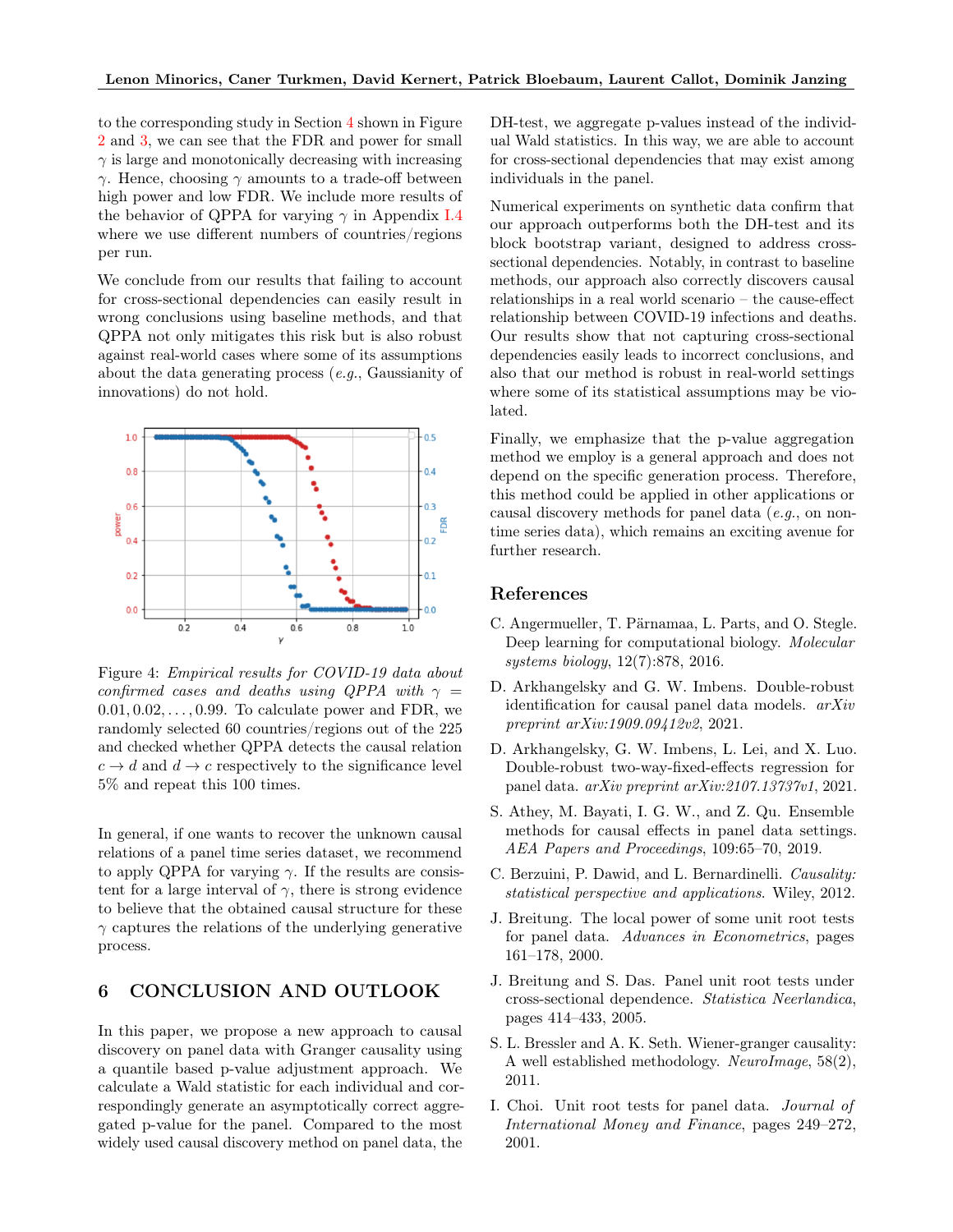- <span id="page-9-24"></span>R. E. De Hoyos and V. Sarafidis. Testing for cross-sectional dependence in paneldata models. Stata Journal,  $6(4):482-496(15)$ , 2006. URL [//<?echo\(www\)?>.stata-journal.](//<? echo(www) ?>.stata-journal.com/article.html?article=st0113) [com/article.html?article=st0113](//<? echo(www) ?>.stata-journal.com/article.html?article=st0113).
- <span id="page-9-17"></span>R. Dezeure, P. Bühlmann, L. Meier, and N. Meinhausen. High-dimensional inference: Confidence intervals, pvalues and r-software hdi. Institute of Mathematical Statistics, 30(4):533–558, 2015.
- <span id="page-9-23"></span>D. A. Dickey and W. A. Fuller. Distribution of the estimators for autoregressive time series with a unit root. Journal of the American Statistical Associationt, 74: 427–431, 1979.
- <span id="page-9-20"></span>E. Dong, H. Du, and L. Gardner. An interactive webbased dashboard to track covid-19 in real time. The Lancet, 2020.
- <span id="page-9-0"></span>F. Doshi-Velez and B. Kim. Towards a rigorous science of interpretable machine learning. arXiv preprint arXiv:1702.08608, 2017.
- <span id="page-9-13"></span>E.-I. Dumitrescu and C. Hurlin. Testing for granger non-causality in heterogeneous panels. Elsevier, pages 1450–1460, 2011.
- <span id="page-9-22"></span>R. F. Engle and W. J. Granger. Co-integration and error correction: Representation, estimation and testing. Econometrica, 55(2):251–276, 1987.
- <span id="page-9-25"></span>E. W. Frees. Assessing cross-sectional correlation in panel data. Journal of Econometrics, 1995.
- <span id="page-9-26"></span>M. Friedman. The use of ranks to avoid the assumption of normality implicit in the analysis of variance. Journal of the American Statistical Association, 1937.
- <span id="page-9-7"></span>C. W. J. Granger. Investigating causal relations by econometric models and cross-spectral methods. Econometrica, 37(3):424–438, 1969.
- <span id="page-9-8"></span>C. W. J. Granger. Testing for causality. Journal of Economic Dynamics and Control, 2:329–352, 1980.
- <span id="page-9-9"></span>C. W. J. Granger. Some aspects of causal relationships. Journal of Econometrics, 112:69–71, 2003.
- <span id="page-9-21"></span>W. J. Granger. Some properties of time series data and their use in econometric model specification. Journal of Econometrics, pages 121–130, 1981.
- <span id="page-9-27"></span>K. Hadri. Testing for stationarity in heterogeneous oanel data. Econometrics Journal, pages 148–161, 2000.
- <span id="page-9-28"></span>R. D. F. Harris and E. Tzavalis. Inference for unit roots in dynamic panels where the time dimension is fixed. Journal of Econometrics, pages 201–226, 1999.
- <span id="page-9-2"></span>P. W. Holland. Statistics and causal inference. J. Amer. Statist. Assoc., 81(396):945–960, 1986.
- <span id="page-9-14"></span>D. Holtz-Eakin, W. Newey, and H. S. Rosen. Estimating vector autoregressions with panel data. Econometrica, pages 799–809, 1988.
- <span id="page-9-6"></span>P. Hoyer, D. Janzing, J. M. Mooij, J. Peters, and B. Schölkopf. Nonlinear causal discovery with additive noise models. In D. Koller, D. Schuurmans, Y. Bengio, and L. Bottou, editors, Advances in Neural Information Processing Systems, volume 21. Curran Associates, Inc., 2008. URL [https:](https://proceedings.neurips.cc/paper/2008/file/f7664060cc52bc6f3d620bcedc94a4b6-Paper.pdf) [//proceedings.neurips.cc/paper/2008/file/](https://proceedings.neurips.cc/paper/2008/file/f7664060cc52bc6f3d620bcedc94a4b6-Paper.pdf) [f7664060cc52bc6f3d620bcedc94a4b6-Paper.pdf](https://proceedings.neurips.cc/paper/2008/file/f7664060cc52bc6f3d620bcedc94a4b6-Paper.pdf).
- <span id="page-9-16"></span>C. Hsiao. Analysis of panel data. Cambridge University Press, 2003.
- <span id="page-9-18"></span>R. J. Hyndman and G. Athanasopoulos. Forecasting: principles and practice. Melbourne, Australia. OTexts.com/fpp2. Accessed on Aug. 20, 2021, 2 edition, 2018.
- <span id="page-9-10"></span>A. Hyvärinen, K. Zhang, S. Shimizu, and P. O. Hoyer. Estimation of a structural vector autoregression model using non-gaussianity. Journal of Machine Learning Research, 11:1709–1731, 2010.
- <span id="page-9-29"></span>K. S. Im, M. H. Pesaran, and Y. Shin. Testing for unit roots in heterogeneous panels. Journal of Econometrics, pages 53–74, 2003.
- <span id="page-9-1"></span>G. W. Imbens and D. B. Rubin. Causal Inference for Statistics, Social, and Biomedical Sciences: An Introduction. Cambridge University Press, 2015.
- <span id="page-9-4"></span>D. Janzing, D. Balduzzi, M. Grosse-Wentrup, and B. Schölkopf. Quantifying causal influence. The Annals of Statistics, (5):2324–2358, 2013.
- <span id="page-9-3"></span>D. Janzing, K. Budhathoki, L. Minorics, and P. Blöbaum. Causal structure based root cause analysis of outliers. arXiv preprint arXiv:1912.02724, 2019.
- <span id="page-9-5"></span>D. Janzing, P. Bloebaum, L. Minorics, and P. Faller. Quantifying causal contributions via structure preserving interventions. arXiv preprint arXiv:2007.00714, 2020.
- <span id="page-9-15"></span>A. Juodis, Y. Karavias, and V. Sarafidis. A homogeneous approach to testing for granger non-causality in heterogeneous panels. Empirical Economics, pages 93–112, 2021.
- <span id="page-9-11"></span>Y. Kawahara, S. Shimizu, and T. Washio. Analyzing relationships among arma processes based on nongaussianity of external influences. Neurocomputing, 74(12-13):2212–2221, 2011.
- <span id="page-9-12"></span>L. Kónya. Export and growth: Granger causality analysis on oecd countries with a panel data approach. Econometrica, 56:1371–1396, 2006.
- <span id="page-9-30"></span>A. Levin, C.-F. Lin, and C.-S. J. Chi. Unit root tests in panel data: Asymptotic and finite-sample properties. Journal of Econometrics, pages 1–24, 2002.
- <span id="page-9-19"></span>L. Lopez and S. Weber. Testing for granger causality in panel data. The Stata Journal, 17(4):972–984, 2017.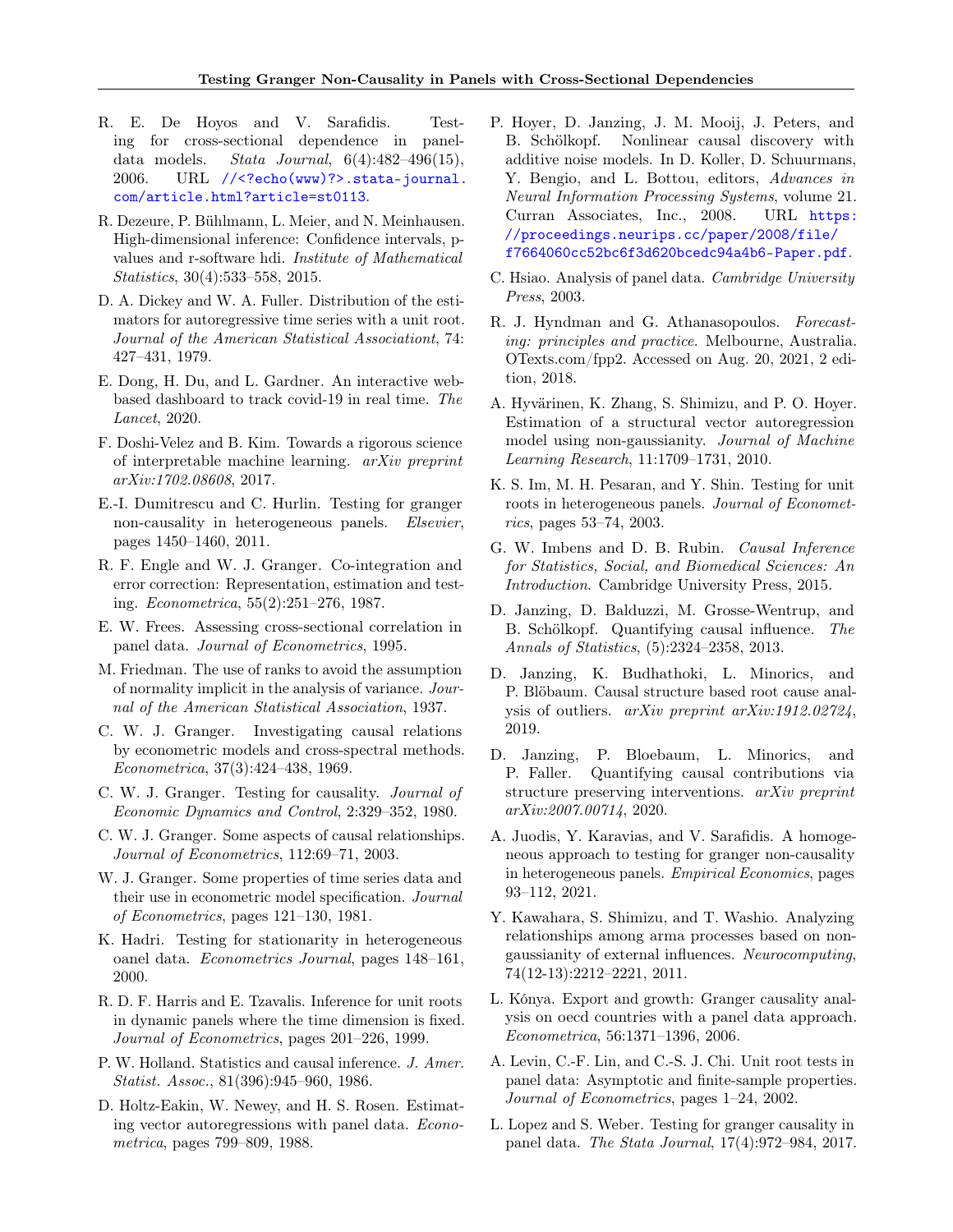- <span id="page-10-1"></span>R. Marcinkevičs and J. E. Vogt. Interpretability and explainability: A machine learning zoo mini-tour. arXiv preprint arXiv:2012.01805, 2020.
- <span id="page-10-13"></span>A. A. Mastakouri, B. Schölkopf, and D. Janzing. Necessary and sufficient conditions for causal feature selection in time series with latent common causes. In M. Meila and T. Zhang, editors, Proceedings of the 38th International Conference on Machine Learning, volume 139 of Proceedings of Machine Learning Research, pages 7502–7511. PMLR, 18–24 Jul 2021. URL [https://proceedings.mlr.press/](https://proceedings.mlr.press/v139/mastakouri21a.html) [v139/mastakouri21a.html](https://proceedings.mlr.press/v139/mastakouri21a.html).
- <span id="page-10-3"></span>N. Mehrabi, F. Morstatter, N. Saxena, K. Lerman, and A. Galstyan. A survey on bias and fairness in machine learning. arXiv preprint arXiv:1908.09635, 2019.
- <span id="page-10-10"></span>N. Meinhausen, L. Meier, and P. Bühlmann. p-values for high dimensional regression. Journal of the American Statistical Association, 104:1671–1681, 2009.
- <span id="page-10-2"></span>R. Moraffah, M. Karami, R. Guo, A. Raglin, and H. Liu. Causal interpretability for machine learningproblems, methods and evaluation. ACM SIGKDD Explorations Newsletter, 22(1):18–33, 2020.
- <span id="page-10-14"></span>M. H. Pesaran. General diagnostic tests for cross section dependence in panels. University of Cambridge, Faculty of Economics, Cambridge Working Papers in Economics, 2004.
- <span id="page-10-9"></span>J. Peters, D. Janzing, and B. Schölkopf. Causal inference on time series using restricted structural equation models. Proceedings of the 26th International Conference on Neural Information Processing Systems, 1:154–162, 2013.
- <span id="page-10-5"></span>J. Peters, D. Janzing, and B. Schölkopf. Elements of Causal Inference. MIT Press, 2017.
- <span id="page-10-7"></span>H. Reichenbach. The Direction of Time. Dover Publications Inc., 1999.
- <span id="page-10-0"></span>R. Roscher, B. Bohn, M. F. Duarte, and J. Garcke. Explainable machine learning for scientific insights and discoveries. IEEE Access, 8:42200–42216, 2020.
- <span id="page-10-12"></span>S. Seabold and J. Perktold. Statsmodels: Econometric and statistical modeling with python. In Proceedings of the 9th Python in Science Conference, volume 57, page 61. Austin, TX, 2010.
- <span id="page-10-8"></span>N. Shajarisales, D. Janzing, B. Schölkopf, and M. Besserve. Telling cause from effect in deterministic linear dynamical systems. Proceedings of the 32nd International Conference on Machine Learning, 37:285–294, 2015.
- <span id="page-10-6"></span>S. Shimizu, P. O. Hoyer, A. Hyvärinen, and A. Kerminen. A linear non-gaussian acyclic model for causal discovery. Journal of Machine Learning Research, 7.10, 2006.
- <span id="page-10-11"></span>L. Wasserman and K. Roeder. High dimensional variable selection. Annals of Statistics, 37(5A):2178– 2201, 2009.
- <span id="page-10-4"></span>H. Zhou and X. Fu. Understanding, measuring, and designing user experience: The causal relationship between the aesthetic quality of products and user affect. In International Conference on Human-Computer Interaction, pages 340–349. Springer, 2007.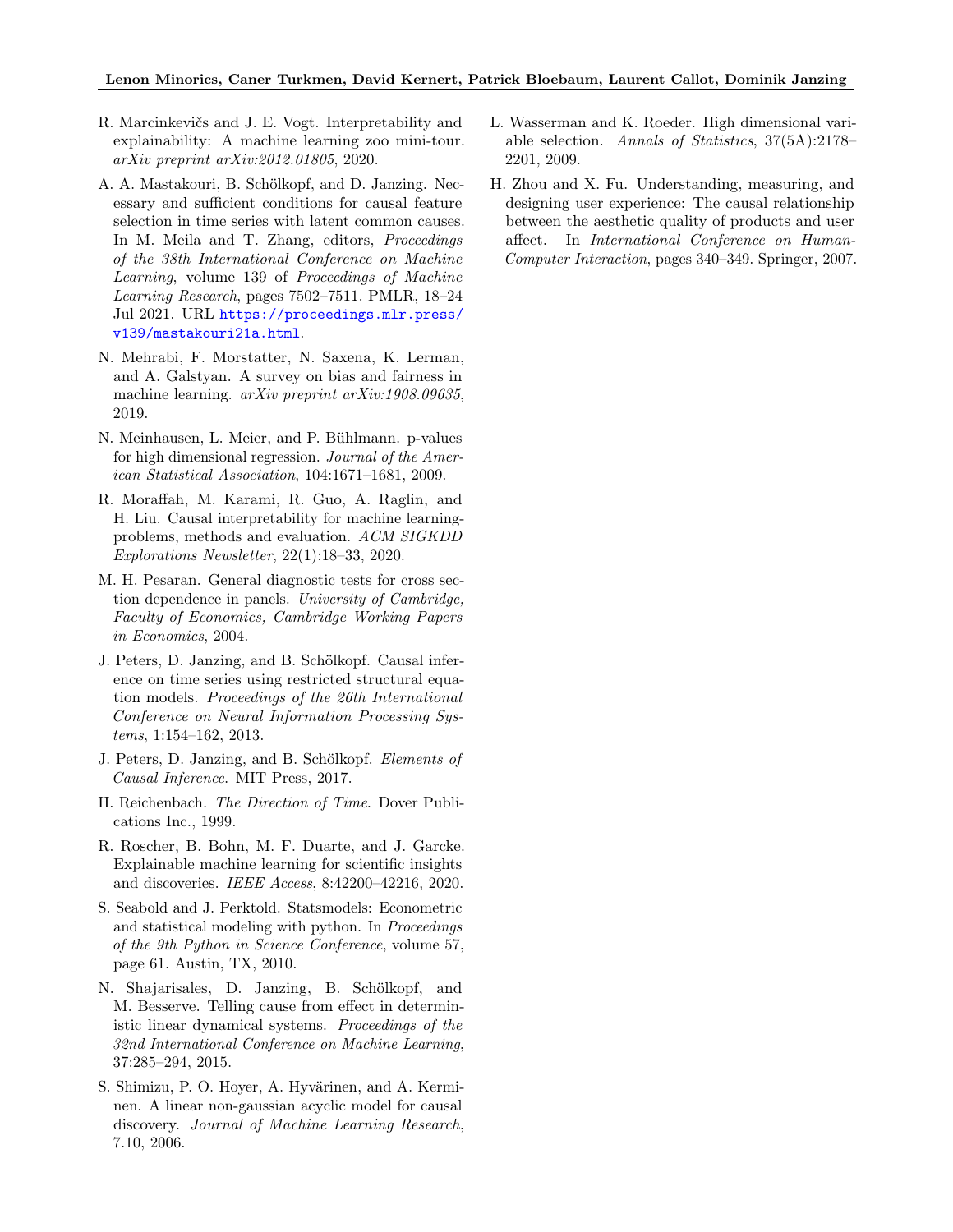# Supplementary Material: Testing Granger Non-Causality in Panels with Cross-Sectional Dependencies

# <span id="page-11-0"></span>A FURTHER EXPLANATIONS OF THE DH TEST

Corresponding to the average Wald-static

<span id="page-11-2"></span>
$$
W_{N,T} := \frac{1}{N} \sum_{i=1}^{N} W_{i,T},
$$

[Dumitrescu and Hurlin](#page-9-13) [\(2011\)](#page-9-13) show that for the normalized statistics under some regularity conditions it holds

$$
Z_{N,T}^{Hnc} := \sqrt{\frac{N}{2P}} (W_{N,T} - P)^{\text{T}, \text{N} \to \infty} N(0, 1)
$$
  

$$
\tilde{Z}_N^{Hnc} := \frac{\sqrt{N} \left[ W_{N,T}^{Hnc} - N^{-1} \sum_{i=1}^N \mathbb{E}(W_{i,T}) \right]}{\sqrt{N^{-1} \sum_{i=1}^N Var(W_{i,T})}} \xrightarrow{N \to \infty} N(0, 1)
$$
 (8)

in distribution, where  $N(0, 1)$  denotes the normal distribution with expectation 0 and variance 1 (where P denotes the lag order, T the number of timestamps and N the number of individuals). Eq.  $(8)$  can now be used to test  $(2)$ : If the probability of obtaining the realization of  $\tilde{Z}_N^{Hnc}$ ,  $Z_{N,T}^{Hnc}$  respectively w.r.t. the standard normal distribution is low (corresponding to the chosen significance level),  $H_0$  is rejected. [Juodis et al.](#page-9-15) [\(2021\)](#page-9-15) constructed a different test statistic in the same setting with the additional benefit that, in contrast to the DH-test, it accounts for "Nickell" bias which occurs if  $N/T^2 \rightarrow 0$  does not hold.

## <span id="page-11-1"></span>B DH BLOCK BOOTSTRAP TEST

The DH block bootstrap procedure relies on a resampling idea, cf. [Dumitrescu and Hurlin](#page-9-13) [\(2011\)](#page-9-13) Section 6.2.:

1. Define the model for each panel member to test Granger causality. Here, the model under consideration is

$$
Y_{i,t} = \theta_{i,0} + \sum_{p=1}^{P} \theta_{i,p} Y_{i,t-p} + \sum_{p=1}^{P} \beta_{i,p} X_{i,t-p},
$$

see [\(1\)](#page-2-0).

2. Estimate the model and compute the corresponding test statistics  $Z_{N,T}^{Hnc}$ ,  $\tilde{Z}_N^{Hnc}$  for each panel member.

3. Estimate the model under the null (no Granger causality, see [2\)](#page-2-1), i.e., estimate a model

$$
Y_{i,t} = \tilde{\theta}_{i,0} + \sum_{p=1}^{P} \tilde{\theta}_{i,p} Y_{i,t-p}
$$

for each panel member and compute the residual vectors of size  $(T, 1)$ .

4. Resample the residuals with replacement for each panel member with "blocks" of size 1, if we want to take dependencies across time into account, we could increase the block size.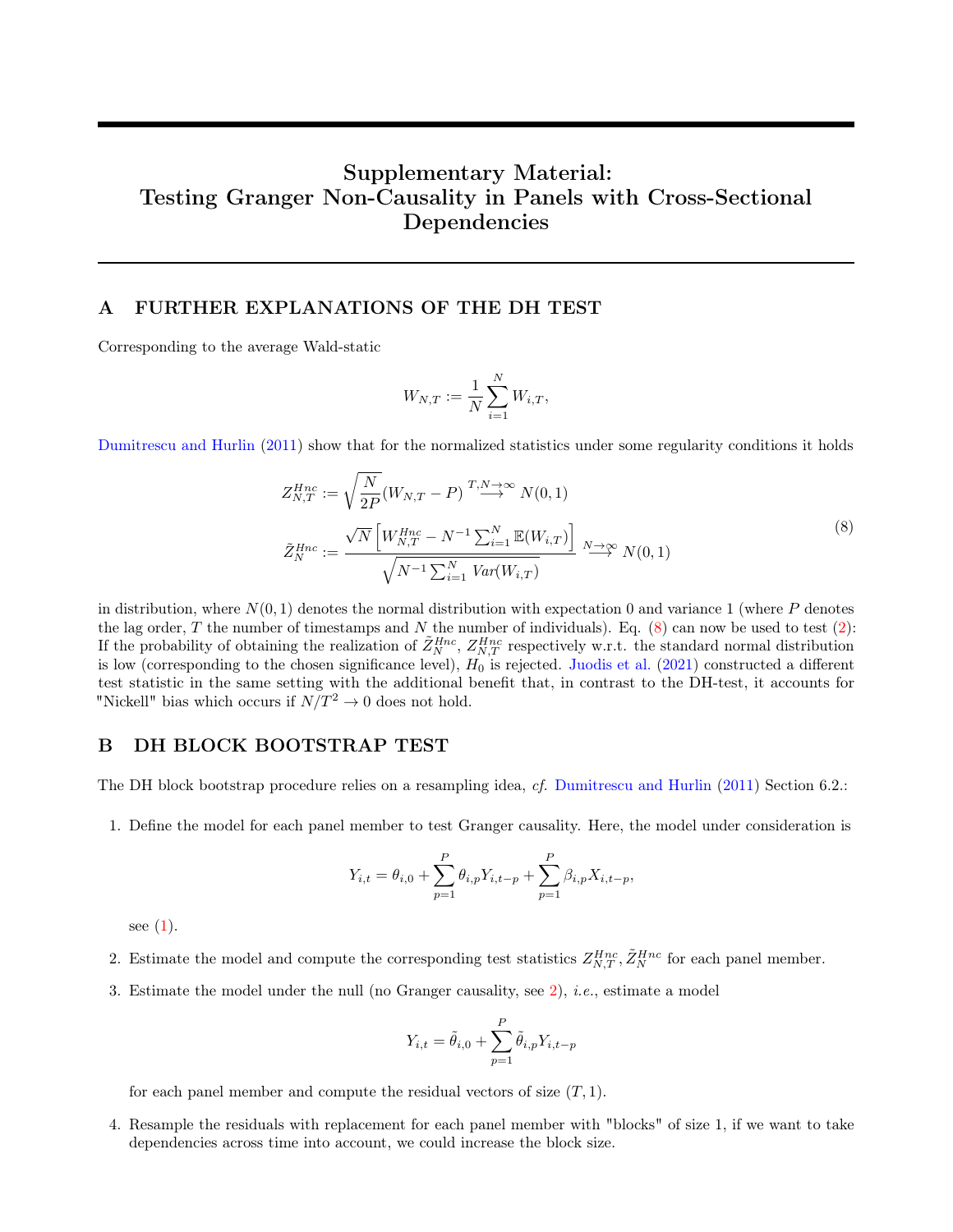5. Construct resampled time series  $\tilde{Y}_{i,t}$  under the null:

$$
\tilde{Y}_{i,t} = \tilde{\theta}_{i,0} + \sum_{p=1}^P \tilde{\theta}_{i,p} \tilde{Y}_{i,t-p} + \tilde{\epsilon}_{i,t}
$$

where  $(\tilde{\epsilon}_{i,t})_t$  denotes the resampled noise of the *i*-th panel member.

- 6. Estimate the model defined in step 1 for the resampled time series  $\{\tilde{Y}_{i,t}\}_t$  and construct the statistics of step 2 for this model and resampled time series.
- 7. Repeat steps 5 and 6 a large amount of times.
- 8. Compare the test statistics of step 2 against the test statistics obtained from steps 5 7.

Since this procedure relies on resampling, we create dependencies especially in low sample regimes. Further, it relies on the generation of a new dataset in step 5 which could be not robust to violation of assumptions on real data. The DH block bootstrap approach is implemented in the xtg-cause library developed by [Lopez and Weber](#page-9-19) [\(2017\)](#page-9-19). Different parameters can be specified, e.g., the number of lags (this parameter can also be specified for the DH-test in the same library) and the number of *breps* which denotes the number of repetitions of step 7.

# <span id="page-12-1"></span>C QPPA WITH LOWER BOUND ON  $\gamma$

As explained in Section [3.2,](#page-4-1) our aggregation procedure relies on the choice of a  $\gamma \in (0,1)$ . Since a proper selection of  $\gamma$  is difficult, a different aggregation method is proposed. Specify a lower bound for  $\gamma$ , which we denote by  $\gamma_{\min} \in (0, 1)$  and correspondingly define

$$
P_{X \to Y} := \min\left( (1 - \log \gamma_{\min}) \inf_{\gamma \in (\gamma_{\min}, 1)} Q_{X \to Y}(\gamma), \quad 1 \right) \tag{9}
$$

for some fixed  $\gamma_{\text{min}} \in (0, 1)$ , where a recommended choice is  $\gamma = 0.05$ . Then, it holds:

<span id="page-12-3"></span>**Theorem 2.** Assume the generation procedure [\(4\)](#page-3-4) and let  $\alpha, \gamma \in (0,1)$ . Then,  $P_{X\to Y}(\gamma)$  is a asymptotically correct p-value, i.e.,

<span id="page-12-2"></span>
$$
\limsup_{T \to \infty} \mathbb{P}\left(P_{X \to Y}(\gamma) \le \alpha\right) \le \alpha,
$$

where T denotes the number of timestamps.

Similar to Theorem [1,](#page-5-1) the aggregation idea [\(9\)](#page-12-2) relies on an aggregation idea from high dimension statistics (see [Meinhausen et al.](#page-10-10) [\(2009\)](#page-10-10) Theorem 3.2).

#### <span id="page-12-0"></span>D PROOFS

#### D.1 Proof of Theorem [1](#page-5-1)

Proof. We follow the idea of the proof of [Meinhausen et al.](#page-10-10) [\(2009\)](#page-10-10) Theorem 3.1. Therefore, let

$$
f_{X \to Y}(u) := \frac{1}{N} \sum_{i=1}^{N} \mathbb{1} \{ p_{X \to Y}^{(i)} \le u \}, \quad u \in (0, 1).
$$
 (10)

Notice that

<span id="page-12-5"></span><span id="page-12-4"></span>
$$
Q_{X \to Y}(\gamma) \le \alpha \quad \Leftrightarrow \quad f_{X \to Y}(\alpha \gamma) \ge \gamma \tag{11}
$$

and hence

$$
\mathbb{P}(Q_{X\to Y}(\gamma) \leq \alpha) = \mathbb{P}\Big(f_{X\to Y}(\alpha \gamma) \geq \gamma\Big).
$$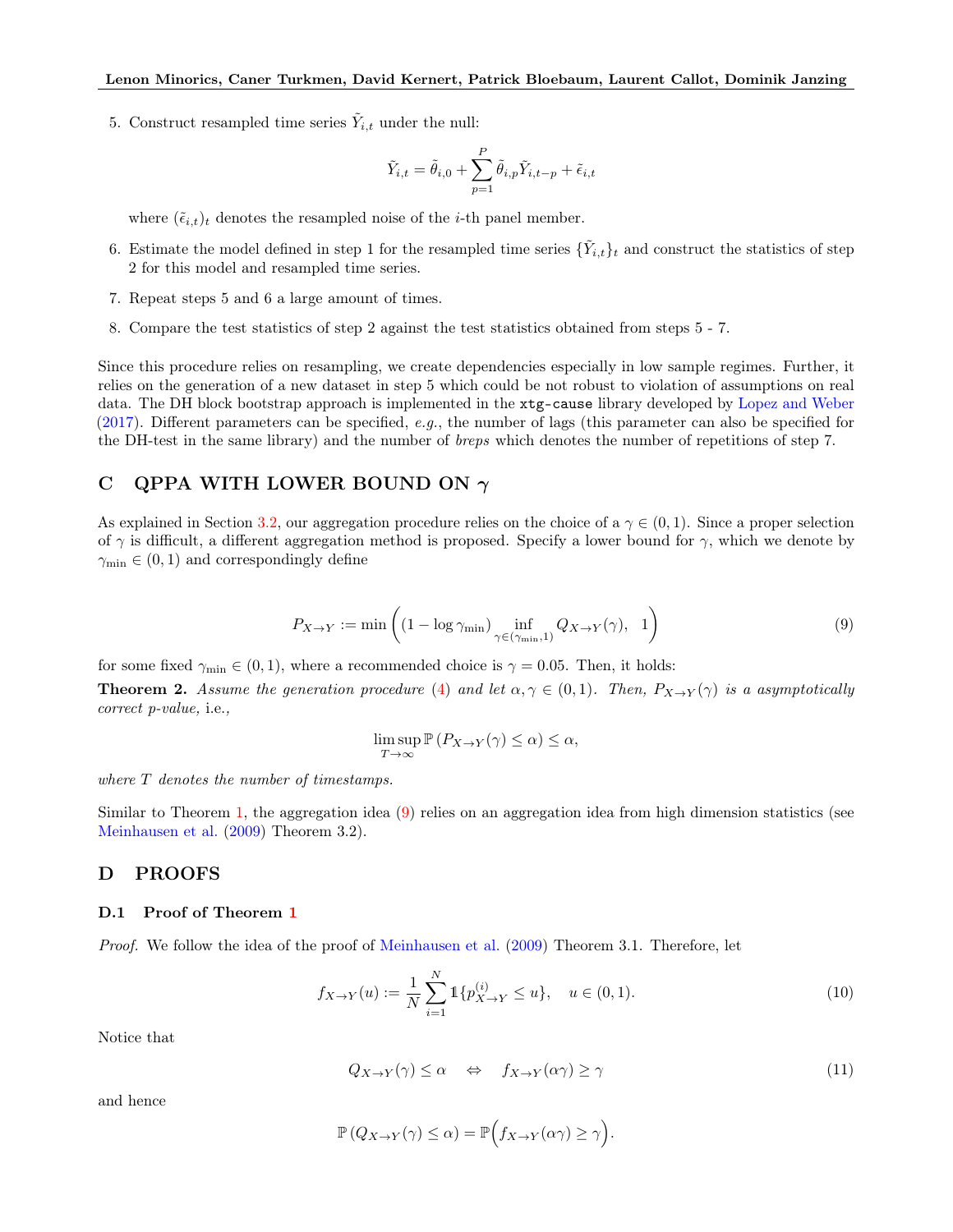Using the Markov inequality, we have

$$
\mathbb{P}\Big(f_{X \to Y}(\alpha \gamma) \ge \gamma\Big) \le \frac{1}{\gamma} \mathbb{E}\big(f_{X \to Y}(\alpha \gamma)\big)
$$
  
=  $\frac{1}{\gamma} \frac{1}{N} \sum_{i=1}^{N} \mathbb{E}\Big(\mathbb{1}\{p_{X \to Y}^{(i)} \le \alpha \gamma\}\Big).$   
=  $\frac{1}{\gamma} \frac{1}{N} \sum_{i=1}^{N} \mathbb{P}\Big(p_{X \to Y}^{(i)} \le \alpha \gamma\Big).$ 

Since  $p_X^{(i)}$  $X \rightarrow Y$  is by assumption asymptotically correct for each i, it holds

$$
\limsup_{T \to \infty} \mathbb{P}\left(p_{X \to Y}^{(i)} \le \alpha \gamma\right) \le \alpha \gamma \quad \text{for all } i
$$

and hence

$$
\limsup_{T \to \infty} \mathbb{P}\Big(f_{X \to Y}(\alpha \gamma) \ge \gamma\Big) \le \lim_{T \to \infty} \frac{1}{\gamma} \frac{1}{N} \sum_{i=1}^N \mathbb{P}\Big(p_{X \to Y}^{(i)} \le \alpha \gamma\Big)
$$

$$
\le \frac{1}{\gamma} \frac{1}{N} \sum_{i=1}^N \alpha \gamma = \alpha
$$

which completes the proof.

#### D.2 Proof of Theorem [2](#page-12-3)

Proof. We follow the idea of the proof of [Meinhausen et al.](#page-10-10) [\(2009\)](#page-10-10) Theorem 3.2. Therefore, first note that for a uniformly distributed random variable  $U$ , it holds

$$
\sup_{\gamma \in (\gamma_{\min}, 1)} \frac{\mathbb{1}\{U \le \alpha \gamma\}}{\gamma} = \begin{cases} 0 & U \ge \alpha \\ \alpha/U & \alpha \gamma_{\min} \le U < \alpha \\ 1/\gamma_{\min} & U < \alpha \gamma_{\min} \end{cases}
$$
(12)

N

And therefore

$$
\mathbb{E}\left[\sup_{\gamma \in (\gamma_{\min}, 1)} \frac{\mathbb{1}\{U \le \alpha \gamma\}}{\gamma}\right] = \alpha(1 - \log \gamma_{\min}).
$$

Since  $p_X^{(i)}$  $\sum_{X\to Y}^{(i)}$  is an asymptotically correct p-value, it holds that for the cdf of  $p_{X}^{(i)}$ .  $(X \to Y$  denoted by  $K^{(i)}$  and the cdf of U denoted by G it holds that  $\lim_{T\to\infty} K^{(i)}(x) \leq G(x)$  for all x and i and therefore, for every weakly decreasing bounded function  $u$  and all  $i$  it holds that

$$
\limsup_{T \to \infty} \int u(x) \, dK^{(i)}(x) = \int u(x) \, d\left(\limsup_{T \to \infty} K^{(i)}(x)\right) \le \int u(x) dG(x). \tag{13}
$$

Seeing that for arbitrary fixed  $i$ , it holds

$$
\sup_{\gamma \in (\gamma_{\min}, 1)} \frac{\mathbb{1}\{p_{X \to Y}^{(i)} \le \alpha \gamma\}}{\gamma} = \begin{cases} 0 & p_{X \to Y}^{(i)} \ge \alpha \\ \alpha/p_{X \to Y}^{(i)} & \alpha \gamma_{\min} \le p_{X \to Y}^{(i)} < \alpha \\ 1/\gamma_{\min} & p_{X \to Y}^{(i)} < \alpha \gamma_{\min}, \end{cases}
$$
(14)

the only difference between  $\mathbb{E} \left[ \sup_{\gamma \in (\gamma_{\min}, 1)} \frac{1\{U \leq \alpha \gamma\}}{\gamma} \right]$  $\left[\sup_{\gamma\in(\gamma_{\min},1)}\frac{\mathbb{1}\{p_{X\to Y}^{(i)}\leq\alpha\gamma\}}{\gamma}\right]$  is in the second case in [\(12\)](#page-13-0) vs [\(14\)](#page-13-1), but since  $u(x) := \alpha/x$  is monotonically decreasing in  $[\alpha\gamma_{\rm min}, \alpha]$  and because of [\(13\)](#page-13-2), we obtain

$$
\limsup_{T \to \infty} \mathbb{E} \left[ \sup_{\gamma \in (\gamma_{\min}, 1)} \frac{\mathbb{1}\{p_{X \to Y}^{(i)} \le \alpha \gamma\}}{\gamma} \right] \le \mathbb{E} \left[ \sup_{\gamma \in (\gamma_{\min}, 1)} \frac{\mathbb{1}\{U \le \alpha \gamma\}}{\gamma} \right] = \alpha (1 - \log \gamma_{\min})
$$

<span id="page-13-2"></span><span id="page-13-1"></span><span id="page-13-0"></span>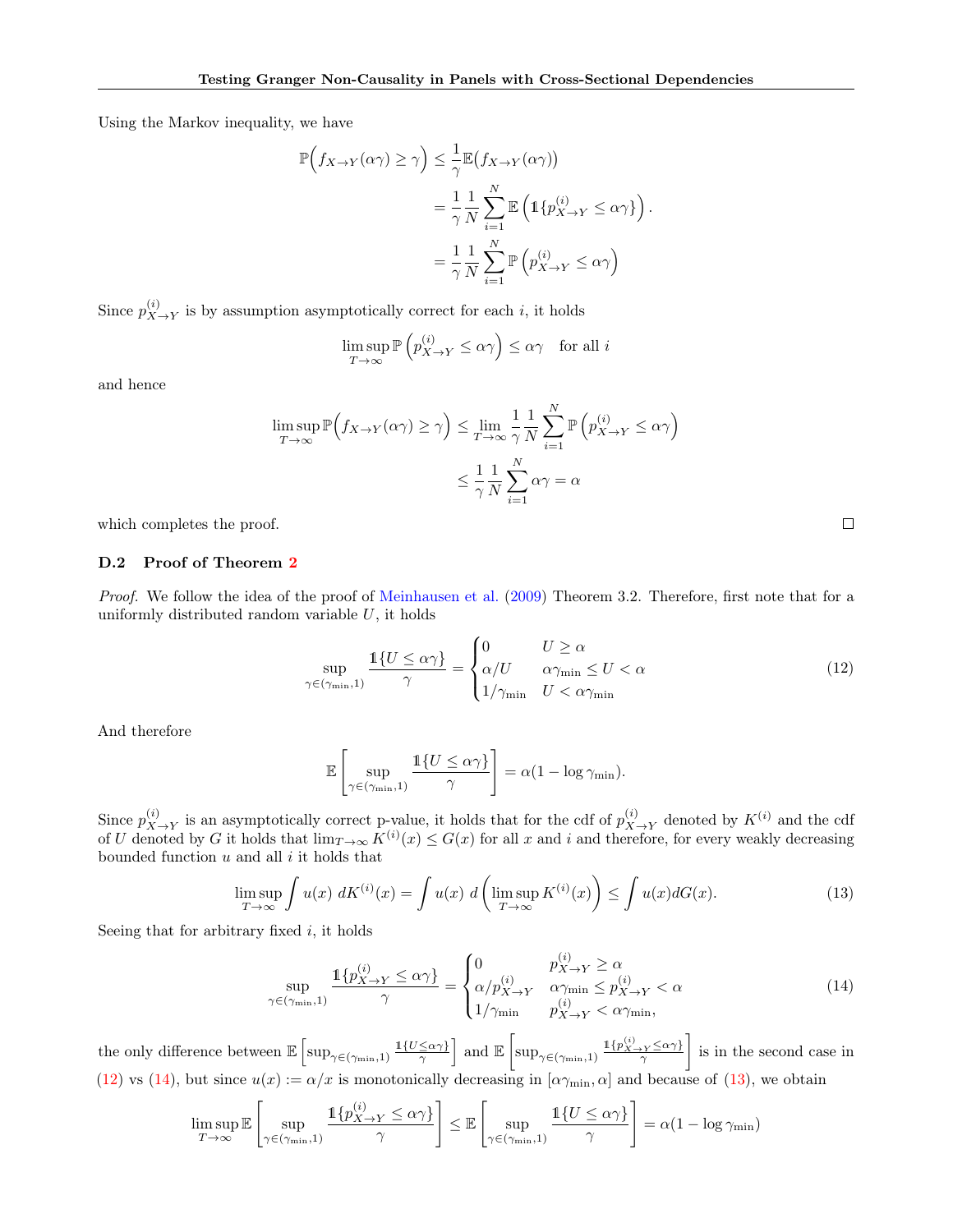Taking the mean over all panel member, we obtain

$$
\limsup_{T \to \infty} \mathbb{E} \left[ \sup_{\gamma \in (\gamma_{\min}, 1)} \frac{\frac{1}{N} \sum_{i=1}^{N} \mathbb{1}\{p_{X \to Y}^{(i)} \le \alpha \gamma\}}{\gamma} \right] \le (1 - \log \gamma_{\min}).
$$

Using again the Markov inequality, we obtain

$$
\limsup_{T \to \infty} \mathbb{P} \left[ \sup_{\gamma \in (\gamma_{\min}, 1)} \mathbb{1} \{ f_{X \to Y}(\alpha \gamma) \ge \alpha \gamma \} \right] \le \alpha (1 - \log \gamma_{\min}),
$$

where we use the definition of  $f_{X\to Y}$  from [\(10\)](#page-12-4). Using [\(11\)](#page-12-5), we obtain

$$
\limsup_{T \to \infty} \mathbb{P} \left[ \inf_{\gamma \in (\gamma_{\min}, 1)} Q_{X \to Y}(\gamma) \le \alpha \right] \le \alpha (1 - \log \gamma_{\min})
$$

and hence

$$
\limsup_{T \to \infty} \mathbb{P} \left[ \inf_{\gamma \in (\gamma_{\min}, 1)} Q_{X \to Y}(\gamma) (1 - \log \gamma_{\min}) \le \alpha \right] \le \alpha
$$

which completes the proof.

## <span id="page-14-0"></span>E HOW TO DEAL WITH CONFOUNDING

Since we apply Granger causality on every individual of the panel to test whether  $X_i$  causes  $Y_i$ , we have to deal with the problem that Granger causality disregards hidden confounding. In this section, we want to give a practical solution to this problem. In the following, we denote by  $past(t)$  the past timestamps of t. We now give sufficient conditions for confounding vs actual causal influence. For that, we consider two arbitrary time series W and V without the context of panel data. The following Proposition is closely related to [Mastakouri et al.](#page-10-13) [\(2021\)](#page-10-13) Theorem 1.b. and requires partially the same assumptions which we list bellow (note that we always assume that the present cannot causally influence the past):

#### Assumptions Appendix [E:](#page-14-0)

- 1. The Causal Markov condition in the full time graph holds.
- 2. Causal Faithfulness in the full time graph
- 3. Stationary full time graph: the full time graph is invariant under a joint time shift of all variables

**Proposition 3.** Assume that Assumption Appendix [E](#page-14-0) holds,  $W_{past(t)} \not\perp V_t | V_{past(t)}, W_t \perp V_{past(t)} | W_{past(t)}$  for all t and that  $W$  is not causing  $V$ . Then, there exists a (potentially high dimensional) memoryless (i.e. it does not hold that  $Z_{t-1}\to Z_t$ ) confounder Z such that the triplet  $\{W, V, Z\}$  is causally sufficient and there exists at least one  $t' \in past(t)$  such that  $Z_{t'} \to V_t$  and  $Z_{t'} \to W_{t-n}$  for some  $n > 0$  but there exists no  $t'' \in past(t)$  such that  $Z_{t''} \to W_t$  and  $Z_{t''} \to V_{t-n}$  for some  $n > 0$ .

*Proof.* Assume that  $W$  is not causing  $V$ , then according to Reichenbachs principle of common causes, there exists a confounder  $Z$  between  $W$  and  $V$ . Further, without loss of generality, we can assume causal sufficiency for the triplet  $\{W, V, Z\}$  since, if another confounder exists we include it to the (potentially high dimensional) confounder Z. It then follows, that there exists no  $t'' \in past(t)$  such that  $Z_{t''} \to W_t$  and  $Z_{t''} \to V_{t-n}$  for some  $n > 0$  because otherwise  $W_t \not\perp V_{past(t)} | W_{past(t)} \n$  which is a contradiction to the assumption. Further, there exists at least one  $t' \in past(t)$  such that  $Z_{t'} \to V_t$  and  $Z_{t'} \to W_{t-n}$  for some  $n > 0$  because otherwise  $W_{past(t)} \perp V_t | V_{past(t)}$  which is a contradiction to the assumption.

It remains to show that Z has no memory effect. If Z would have a memory effect, then

$$
V_t \leftarrow Z_{past(t)} \rightarrow Z_t \rightarrow Z_{t+1} \rightarrow W_{t+1}
$$

and hence  $W_{t+1} \not\perp V_{past(t+1)}|W_{past(t+1)}|$  which is a contradiction to the assumption.

 $\Box$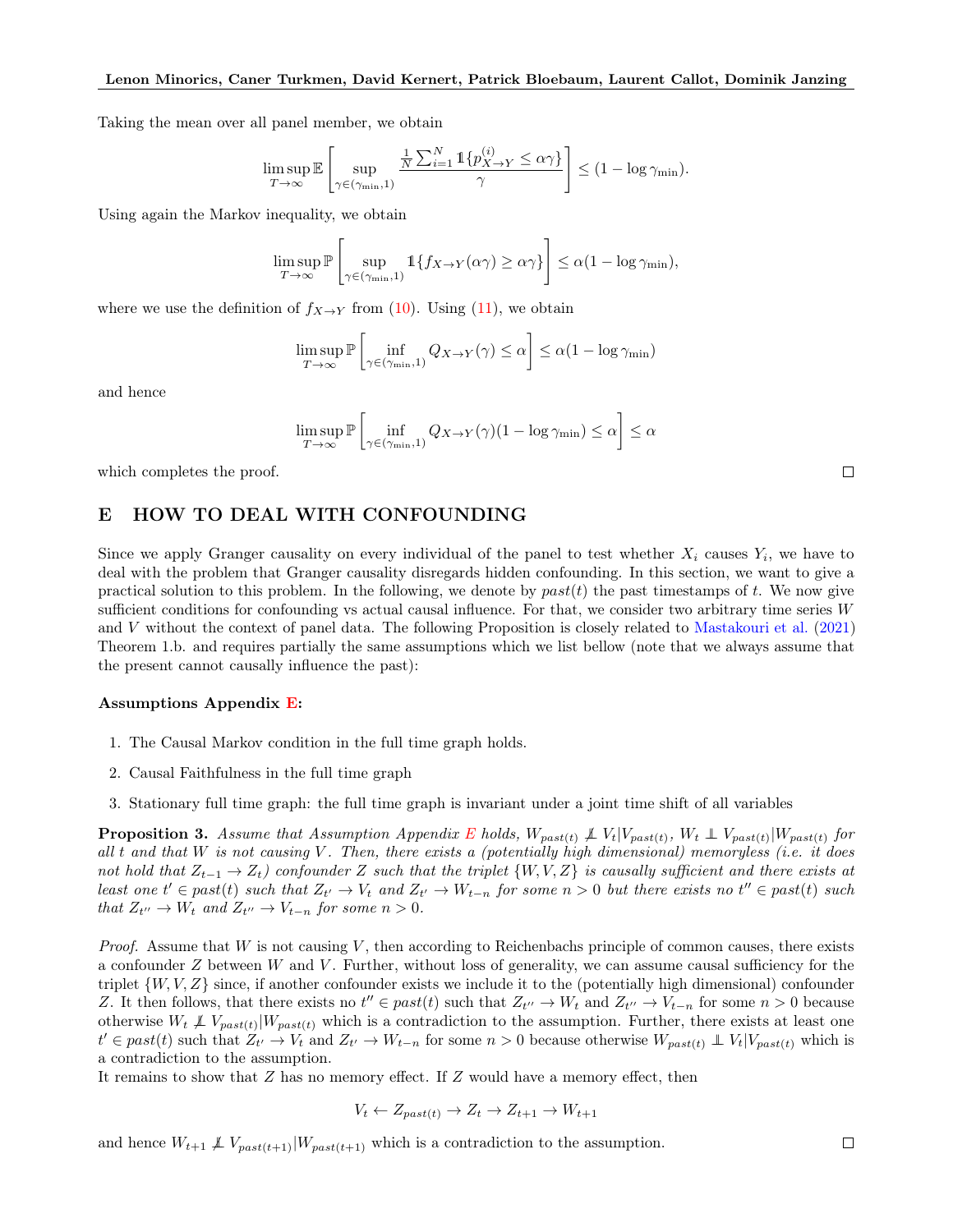In particular, this proposition shows that if we observe W causing V but not V causing W, then this can only be due to hidden confounding if the confounder has the following structure: Z has to causally influence the present of V with larger time delay than the present of  $W$ . Further,  $Z$  cannot have a memory effect.

Hence, a practical way of dealing with hidden confounding is to exclude bi-directional influence between  $W$  and  $V$ . In that way, we might decrease the true positive rate but also remove false positives due to hidden confounding. Since our QPPA approach relies on Granger causality for the individual panel members, the same also holds for QPPA.

Here, we want to mention that [Peters et al.](#page-10-5) [\(2017\)](#page-10-5) argue after Figure 10.7.(a) that such a confounder structure occurs in real data using the example of price of butter and cheese. They state that the price of butter and cheese are confounded by the price of milk but the influence from milk to cheese has a larger time delay than from milk to butter because it takes longer to produce cheese.

However, this is only an example for such a confounder structure if the price of milk has no memory effect, otherwise we observe significant influence (of course depending on the strength of influence and memory effect) from the past of cheese to the present of butter and from the past of butter to the present of cheese.

#### <span id="page-15-0"></span>F DETECTING INSTANTANEOUS CAUSAL INFLUENCES

<span id="page-15-1"></span>According to the dynamics [\(4\)](#page-3-4), instantaneous effects are excluded. However, as [Peters et al.](#page-10-5) [\(2017\)](#page-10-5) Chapter 10.3 argue that, under some assumptions, Granger causality is able to detect causal influence even if it is purely instantaneous. Namely, if faithfulness holds and time series  $X$  has a memory effect (note that here we specifically consider the bi-variate case, in multi variate cases, instantaneous effects can lead to non-identifiability), *i.e.*,  $X_{t-1} \to X_t$  for all t, then if X causes Y, the present of Y is not independent of the past of X given the past of Y because of the causal influence  $X_{t-1} \to X_t \to Y_t$ . The following figure, taken from [Peters et al.](#page-10-5) [\(2017\)](#page-10-5) illustrates this dependence. Hence, including the past of  $X$  into the prediction of  $Y$  decreases the prediction error and



Figure 5: Example of a causal relation with only instantaneous influences taken from [Peters et al.](#page-10-5) [\(2017\)](#page-10-5) Figure 10.8.(b) where Granger causality is able to detect the causal relation from X to Y . In this example, X and Y denote single time series, contrary to our panel data notation where  $X, Y$  denote panels.

therefore Granger causality could be detected. Since our panel Granger Non-causality test relies on Granger causality on every individual panel member, our algorithm is thus capable of detecting causal influence even if it is purely instantaneous. This is shown in the following experiment.

Experiment for instantaneous effects: The generation process with only instantaneous causal effects (which is, as the processes in Section [4,](#page-5-0) an autoregressive process of order 1) is specified by:

$$
X_{i,t} = \delta_{i,1} X_{i,t-1} + \eta_{i,t},
$$
  
\n
$$
Y_{i,t} = \theta_{i,1} Y_{i,t-1} + \beta X_{i,t} + \epsilon_{i,t},
$$

where the innovation processes are i.i.d. Gaussian random variables with  $\eta_{i,t}, \epsilon_{i,t} \sim N(0, 0.1)$  and i.i.d.  $\delta_{i,1}, \theta_{i,1} \sim$  $Unif(0.2, 0.8)$ . Further, we either draw  $\beta$  from  $Unif(0.2, 0.8)$  if the null should be rejected or set  $\beta = 0$  if the null should be accepted. The instantaneous effect comes from the influence  $\beta X_{i,t}$  on  $Y_{i,t}$  and this generation process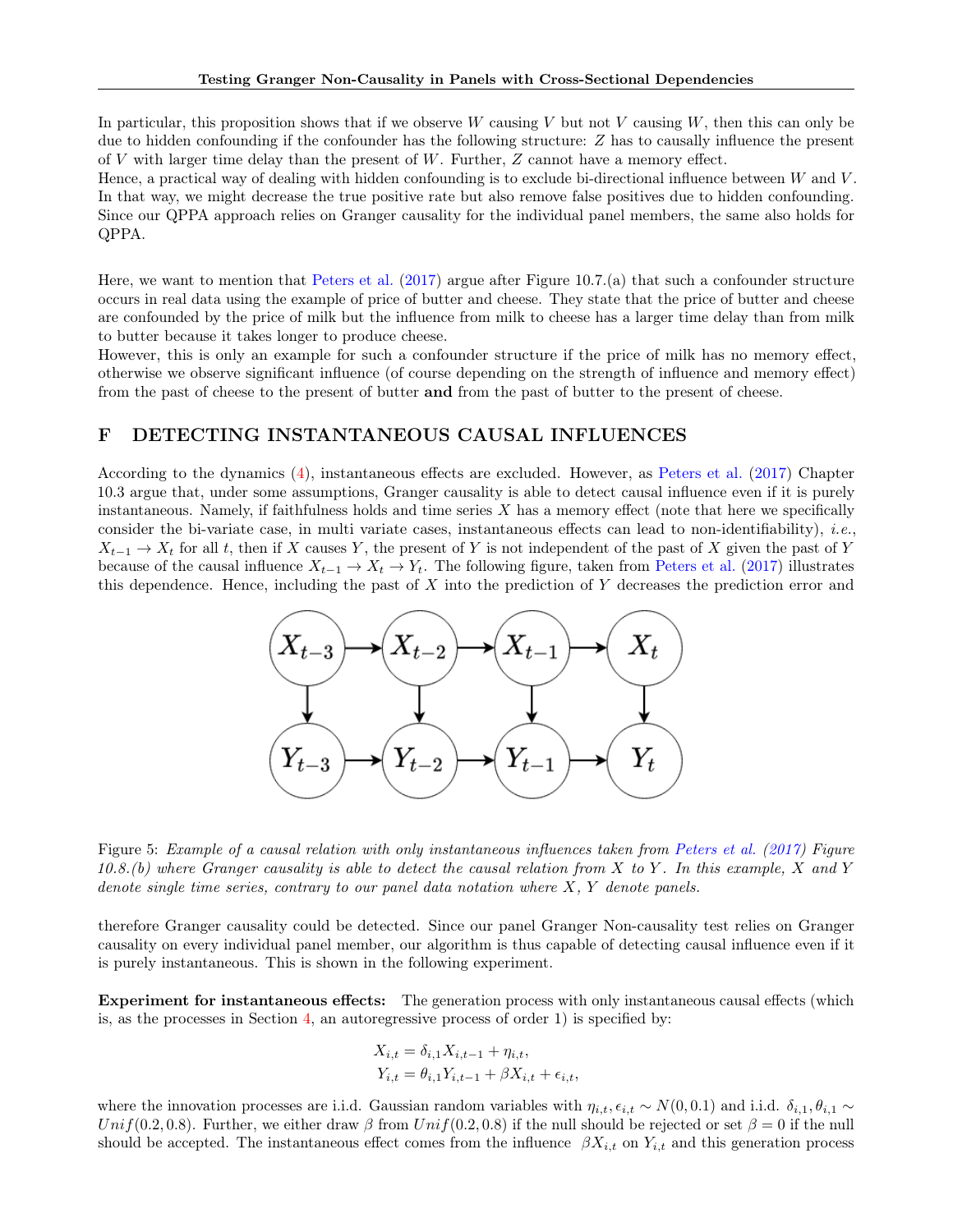results in the causal structure corresponding to Figure [5.](#page-15-1) Since the dependence of  $X_{t-1}$  and  $Y_t$  given  $Y_{t-1}$  is indirect through the memory effect and the instantaneous effect, we need a stronger signal to detect the relation via QPPA, therefore we also include results of QPPA where we draw  $\beta$  from  $Unif(0.6, 0.8)$ . The results in Figure [6](#page-16-1) show that for  $T = 50$ , the power decreases relatively fast. Also, for  $T = 100$ , the power is smaller than for causal influence with time delay. However, we also see in in Figure  $6.(d)$  $6.(d)$  that QPPA is still able to recover the true causal relation in most cases for  $\gamma$  between 0.01 and approx. 0.5 even if the influence is purely instantaneous.

<span id="page-16-1"></span>

Figure 6: Empirical results of Experiment for instantaneous effects for QPPA with  $\gamma = 0.01, 0.02, \ldots, 0.99$ . We choose  $N = 30$  and  $T = 50, 100$ .

### <span id="page-16-0"></span>G DEALING WITH NON-STATIONARITIES

A common way to deal with non-stationarities to test for Granger Non-causality is to difference the processes. More precisely, following [Granger](#page-9-21) [\(1981\)](#page-9-21); [Engle and Granger](#page-9-22) [\(1987\)](#page-9-22), we say that a time series W is integrated of order d, denoted by  $I(d)$ , if  $\{(1-L)^dW_t\}_t$  is (covariance) stationary, where L denotes the lag operator. Different test procedures can be applied to find the order of integration, we examine one option for the COVID-19 study in Appendix [I.1.](#page-18-0)

If we want to test the existence of Granger causality between two time series  $W$  and  $V$ , we can first search for the order of integration using stationarity tests on the  $n$ -th difference process where we stop as soon as stationarity gets accepted. If W and V have different orders of integration, say  $d_W$  and  $d_V$ , we take the maximum and difference both time series  $\max(d_W, d_V)$ -times. The difference processes often lead to stationary time series in practice. However, note that such a d does not necessarily exist and hence this approach is not applicable for all datasets.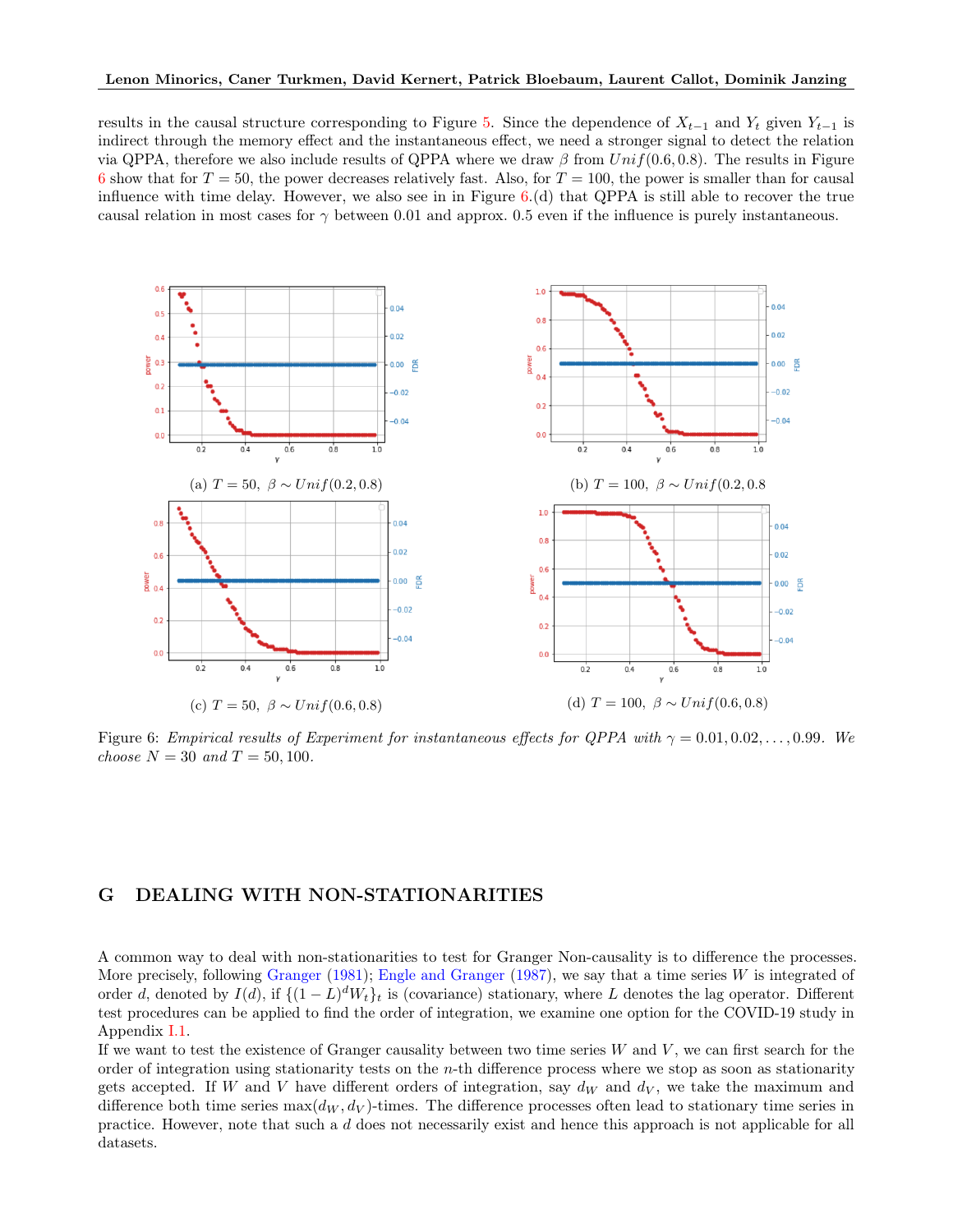## <span id="page-17-0"></span>H FURTHER EXPERIMENTS WITH SYNTHETIC DATA

Experiment for sporadically missing connections: For this experiment we again consider the model without cross-sectional dependencies:

$$
X_{i,t} = \delta_{i,1} X_{i,t-1} + \eta_{i,t},
$$
  
\n
$$
Y_{i,t} = \theta_{i,1} Y_{i,t-1} + \beta X_{i,t-1} + \epsilon_{i,t},
$$

where the innovation processes are i.i.d. Gaussian random variables with  $\eta_{i,t}, \epsilon_{i,t} \sim N(0, 0.1)$  and i.i.d.  $\delta_{i,1}, \theta_{i,1} \sim$ Unif(0.2, 0.8). Further, we either draw β from  $Unif(0.2, 0.8)$  if the null should be rejected or set  $\beta = 0$  if the null should be accepted. To show robustness against sporadically missing connections, we set  $\beta$  to zero with probability  $a$  in the case where the null should be rejected where we let  $a$  range from 0.1 to 0.9. The proportion of missing connections when the null should be rejected is  $a, i.e.,$  for every panel member there is the chance of  $a$ that  $\beta = 0$  although the null should be rejected. The results in Figure [7](#page-17-1) show that especially in the large sample

<span id="page-17-1"></span>

Figure 7: Empirical results of Experiment for sporadically missing edges for QPPA, where we randomly set  $\beta$  to 0 in the case where the null should be rejected with probability a where we let a range from 0.1 to 0.9. We choose  $N = 100$  and  $T = 50, 100$  and  $\gamma = 0.5$ .

regime, QPPA is robust against sporadically missing edges since the power drops only after the probability that an edges is missing although it should be there is higher than 50%.

Experiment non-Gaussian noise: Again, we consider the model without cross-section dependencies:

$$
X_{i,t} = \delta_{i,1} X_{i,t-1} + \eta_{i,t},
$$
  
\n
$$
Y_{i,t} = \theta_{i,1} Y_{i,t-1} + \beta X_{i,t-1} + \epsilon_{i,t},
$$

where the innovation processes are i.i.d. uniformly distributed random variables with  $\eta_{i,t}, \epsilon_{i,t} \sim Unif(0.2, 0.8)$ and i.i.d.  $\delta_{i,1}, \theta_{i,1} \sim Unif(0.2, 0.8)$  and  $\beta \sim Unif(0.2, 0.8)$  if the null should be rejected and  $\beta = 0$  if the null should be accepted. The results in Figure [8](#page-18-1) show that non-Gaussian noise does not decrease the power/FDR of QPPA, cf. Figure [2.](#page-6-2)

Experiment non i.i.d noise: Also for this experiment we use the model without cross-sectional dependencies:

$$
X_{i,t} = \delta_{i,1} X_{i,t-1} + \eta_{i,t},
$$
  
\n
$$
Y_{i,t} = \theta_{i,1} Y_{i,t-1} + \beta X_{i,t-1} + \epsilon_{i,t},
$$

where we sample the innovation processes from 3-blocks, *i.e.*,  $\eta_{i,1}, \eta_{i,2}, \eta_{i,3}$  are dependent,  $\eta_{i,4}, \eta_{i,5}, \eta_{i,6}$  are dependent etc. and similar for  $\epsilon_{i,t}$ . Further,  $\delta_{i,1}, \theta_{i,1}$  are i.i.d.  $Unif(0.2, 0.8)$ 

In Figure [9,](#page-18-2) we see similar results as in Figure [8.](#page-18-1) It shows that QPPA is robust against this type of dependent residuals.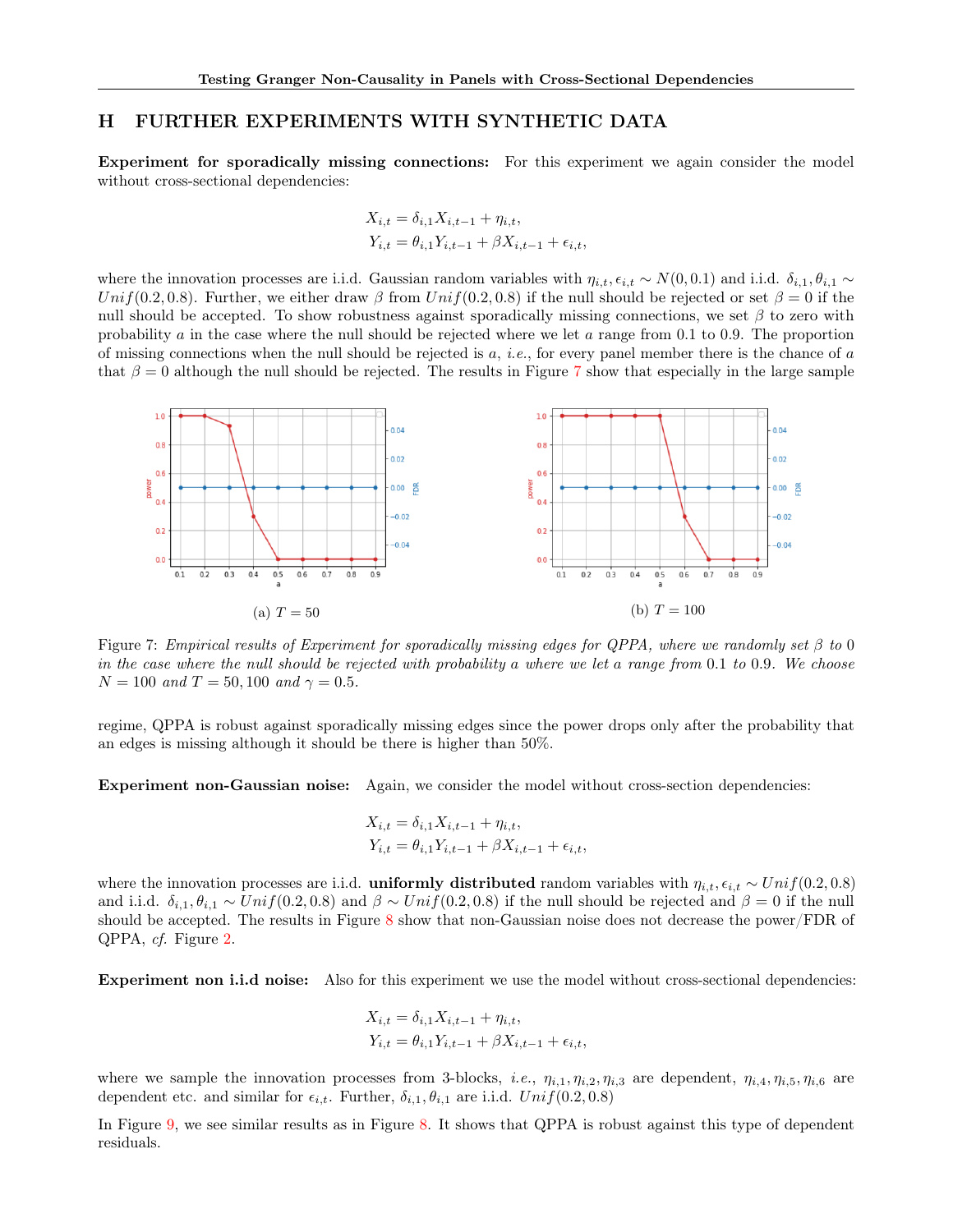<span id="page-18-1"></span>

Figure 8: Empirical results of experiment for non-Gaussian noise effects for QPPA with  $\gamma = 0.01, 0.02, \ldots, 0.99$ . We choose  $N = 30$  and  $T = 50, 100$ .

<span id="page-18-2"></span>

Figure 9: Empirical results of Experiment for non-Gaussian noise effects for QPPA with  $\gamma = 0.01, 0.02, \ldots, 0.99$ . We choose  $N = 30$  and  $T = 50, 100$ .

# I ADDITIONAL RESULTS TO COVID STUDY

#### <span id="page-18-0"></span>I.1 COVID-19 Data Preprocessing Steps

The preprocessing steps we apply on the COVID-19 data about confirmed cases and deaths are as follows:

- 1. We remove all members of the panel (*i.e.*, Countries/Regions) which have at least one missing value in confirmed cases or deaths since neither the Granger causality implementation of statsmodel nor xtg-cause can deal with missing values. However, note that QPPA could deal with missing values here, it would only require an implementation of Granger causality that can deal with missing values.
- 2. Although the dataset contains records starting from 22nd January 2020, we only consider the time range 1st November 2020 until 4th October 2021 because many countries did not have confirmed COVID-19 cases (and therefore also no death cases) in the beginning of the pandemic.
- 3. We standardize the data.
- 4. Since Granger causality can only deal with stationary time series, we first apply a stationarity test for panel data that we developed based on the augmented Dickey-Fuller test (adf test) [\(Dickey and Fuller,](#page-9-23) [1979\)](#page-9-23), combined with the p-value aggregation method explained in Section [2.3](#page-2-3) to test for unit root for each member of the panel. We include more explanation and the test results in Appendix [I.3.](#page-19-1) If the null gets accepted to the significance level of  $5\%$  (where the null is that there exists a unit root, *i.e.*, the time series are non-stationary), we generate the first difference of the panel members and apply the test again on the difference process. If the test again accepted the null (again to the significance level of 5%), we generate the second order difference processes. We continue this procedure until the null gets rejected. The results are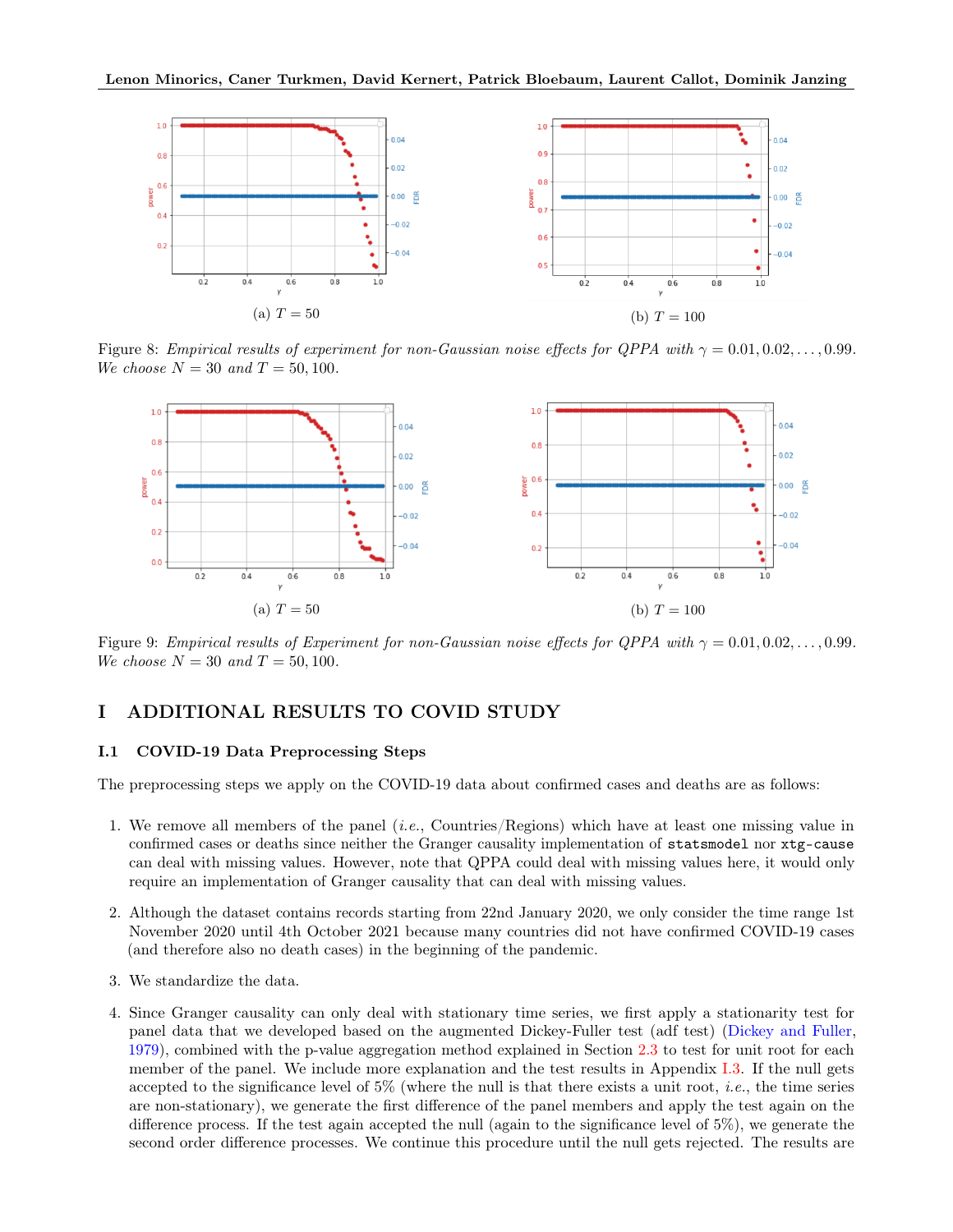also given in Appendix [I.3.](#page-19-1) Our test procedure rejects the null for the second order difference process which we will use from now on for the following analysis.

5. From the panel we remove those members for which either the stationary version of confirmed cases or deaths is constant since causality cannot be conducted from constant time series.

#### <span id="page-19-0"></span>I.2 Cross-Sectional Dependence Test

To test for cross-sectional dependence, we use the Stata-implementation [\(De Hoyos and Sarafidis,](#page-9-24) [2006\)](#page-9-24) which contains the test procedures of [Pesaran](#page-10-14) [\(2004\)](#page-10-14); [Frees](#page-9-25) [\(1995\)](#page-9-25); [Friedman](#page-9-26) [\(1937\)](#page-9-26). There, we apply every test on the preprocessed data according to Appendix [I.1.](#page-18-0) The null of these tests is that the individual panel members are independent. For every test, we obtain the p-value 0.000 and therefore all three tests strongly reject the null. Hence, we accept the alternative that cross-sectional dependencies exist.

#### <span id="page-19-1"></span>I.3 Non-Stationarity Test

There are several existing non-stationarity tests for panel data, see [Breitung](#page-8-7) [\(2000\)](#page-8-7); [Breitung and Das](#page-8-8) [\(2005\)](#page-8-8); [Choi](#page-8-9) [\(2001\)](#page-8-9); [Hadri](#page-9-27) [\(2000\)](#page-9-27); [Harris and Tzavalis](#page-9-28) [\(1999\)](#page-9-28); [Im et al.](#page-9-29) [\(2003\)](#page-9-29); [Levin et al.](#page-9-30) [\(2002\)](#page-9-30). However, most of them assume independence across panel members. Here, we want to present another panel stationarity test that relies on the same procedure as our QPPA approach, Section [3.2,](#page-4-1) except that in step 1 we instead of applying Granger causality on the individual panel members, we apply a stationarity test and then aggregate the corresponding p-values with the procedure described in step 2. For the stationarity test, we use the augmented Dickey-Fuller test (adf), see [Dickey and Fuller](#page-9-23) [\(1979\)](#page-9-23). Hence, we apply the adf test on each individual panel member on the COVID-19 data about confirmed cases and deaths, where we use 12 time lags. Afterwards, we aggregate these p-values using the aggregation method

$$
\min\{1, \text{emp. } \gamma\text{-quantile}(p_j/\gamma : j \in 1, \dots, N)\},\
$$

where  $p_j$  denotes the p-value of the adf test for the j-th panel member. Our hypothesis test reads

 $H_0$ : The panel has a unit root  $H_1$ : The panel has no unit root.

Similar to the hypotheses test of QPPA, we assume that either each member of the panel has a unit root or none of them.

To find the order of integration (see Section [G\)](#page-16-0), we apply the adf test combined with the second step of QPPA. Table [4](#page-20-1) show the results for different  $\gamma$ . We see consistent rejection of the null for the second order difference processes, whereas for the first order we only reject for  $\gamma = 0.1$  and without generating the difference process, the null is not rejected for any  $\gamma \in \{0.1, 0.25, 0.5, 0.75, 0.9\}$ . Hence, we have clear indication that the COVID-19 data is second difference order stationary. Since we need stationary data for Granger causality, we will henceforth use the second order processes for the analysis.